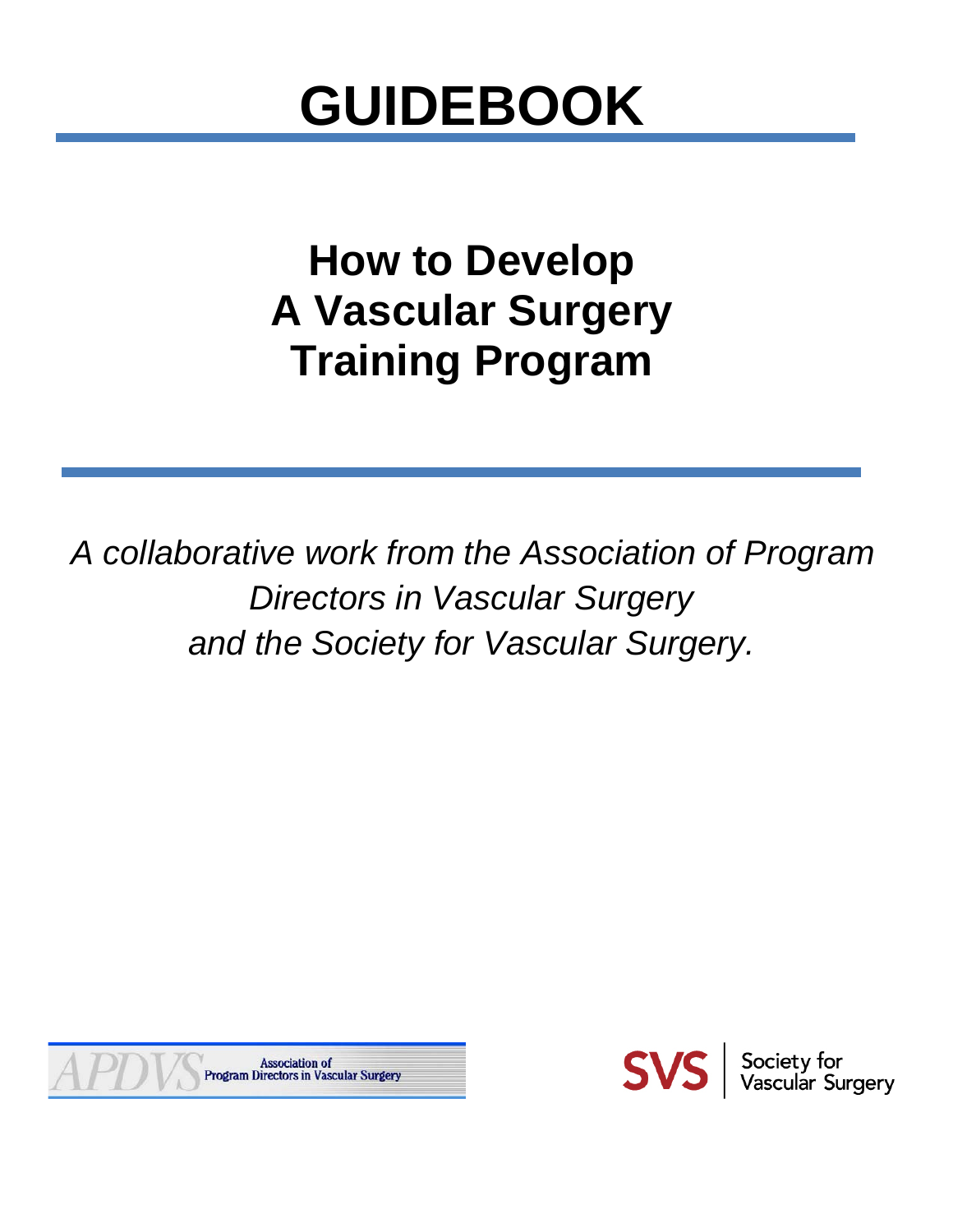# **APDVS/SVS Guidebook**

# **How to Develop a Vascular Surgery Training Program**

# Table of Contents

#### **Disclaimer**

This Guidebook is a collaborative work from the Association of Program Directors in Vascular Surgery and the Society for Vascular Surgery. It is intended to help organizations develop new vascular surgery training programs. Existing vascular surgery training programs also may find it useful as they contemplate program expansion, or as a refresher for reaccreditation purposes. The Guidebook is a reference source only and is not intended to be a substitute for information and/or assistance from the Accreditation Council for Graduate Medical Education or the Vascular Surgery Board of the American Board of Surgery. This version reflects the revised ACGME-Program Requirements for GME in Vascular Surgery (effective July 1, 2018). © Association of Program Directors in Vascular Surgery, 2018. © Society for Vascular Surgery, 2018.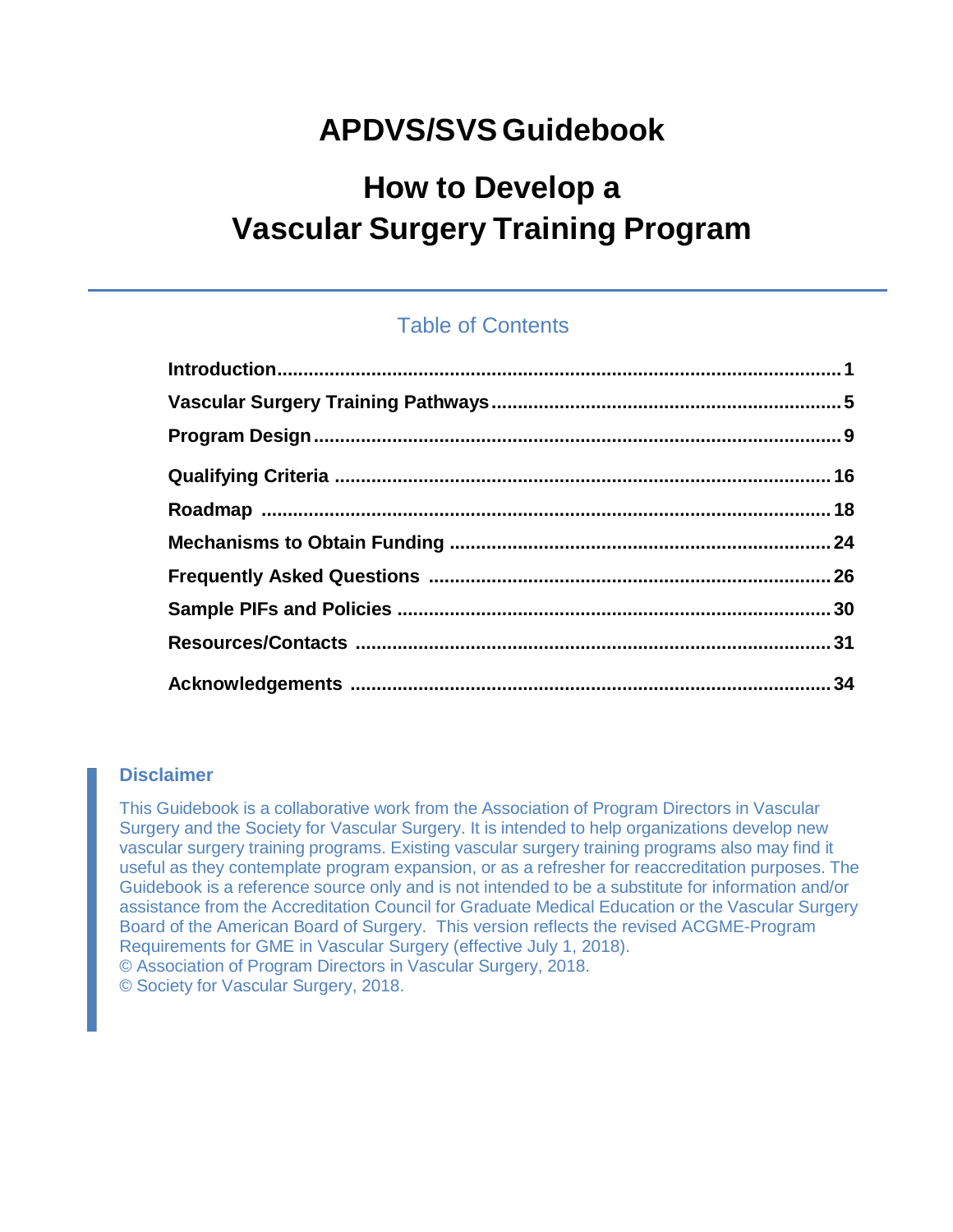# **INTRODUCTION**

#### <span id="page-2-0"></span>**Do we have a manpower shortage?**

Yes. In 2015, there were 3,358 active vascular surgeons in the United States that participated in patient care. [1](#page-2-1) This calculated to be 95,717 people per active vascular surgeon, among the largest ratio of all medical subspecialties in the country. [2](#page-2-2) The shortage is compounded by the fact that 40.9% of practicing vascular surgeons are over the age of 55.<sup>[3](#page-2-3)</sup> As our population continues to increase in size and age, there is a dramatic increase in the predicted vascular workload in the future. The only way that we can ensure the delivery of high quality care to patients is to provide a sufficient number of well-trained vascular surgeons in the future.

#### **Do we need more training programs?**

Yes. Now more than ever, the choice to become a vascular surgeon fulfills an acutely growing need created by the aging population in the United States and beyond. According to the U.S. Census Bureau, from 2000 to 2030, there will be a near doubling of individuals aged 65 years and older, from approximately 35 million to an estimated 71 million; the number of persons age 80 years and more will more than double in the same time period – from 9.3 to 19.5 million. Talented, dedicated, skilled vascular surgeons will be needed to meet this urgent need, as well as the established vascular training programs to support them. [4](#page-2-4)

#### **Are there jobs for more graduates?**

Yes. The job market for vascular surgeons remains strong. The starting salaries for new graduates have increased substantially over the past few years and there are multiple job openings per graduating fellow. In addition, more graduates are now being hired as hospital employees. This will likely continue to grow as additional data continue to demonstrate the overall profitability of a comprehensive vascular program to hospital systems. As such, there is an anticipation of a higher demand for trained vascular specialists in the future.

#### **What are the benefits for me?**

You will have the opportunity to train and mold the next generation of vascular surgeons. There are also potential financial rewards for you and your hospital. A training program may increase the ability of an institution to care for more complex patients and a higher volume of patients. The creation of a program may also raise the prestige of the institution as it becomes a training site for new vascular specialists and potentially lead to creation of a tertiary vascular referral service.

#### **How do I know if we are even qualified to start a program?**

A vascular surgery program may be sponsored by any institution with sufficient clinical volume and dedicated faculty expressing willingness to sponsor a graduate medical education program. Having an ACGME-accredited general surgery residency program is a benefit; while it makes the process easier but it is no longer a requirement. There must be a sufficient number of faculty members with documented qualification (Certification in Vascular Surgery or equivalent) to establish and maintain an environment of inquiry and scholarship. Each trainee must perform a minimum of 500 operations, of which 250 are major vascular reconstructive procedures, during their training. To satisfy the requirement for the RPVI test they must also interpret a minimum of 500 Non-invasive

<span id="page-2-1"></span> <sup>1</sup> <https://www.aamc.org/data/workforce/reports/458490/1-2-chart.html>

<sup>&</sup>lt;sup>2</sup> <https://www.aamc.org/data/workforce/reports/458490/1-2-chart.html>

<span id="page-2-3"></span><span id="page-2-2"></span><sup>&</sup>lt;sup>3</sup> <https://www.aamc.org/data/workforce/reports/458494/1-4-chart.html>

<span id="page-2-4"></span><sup>4</sup> <https://vascular.org/career-tools-training/specialty-glance>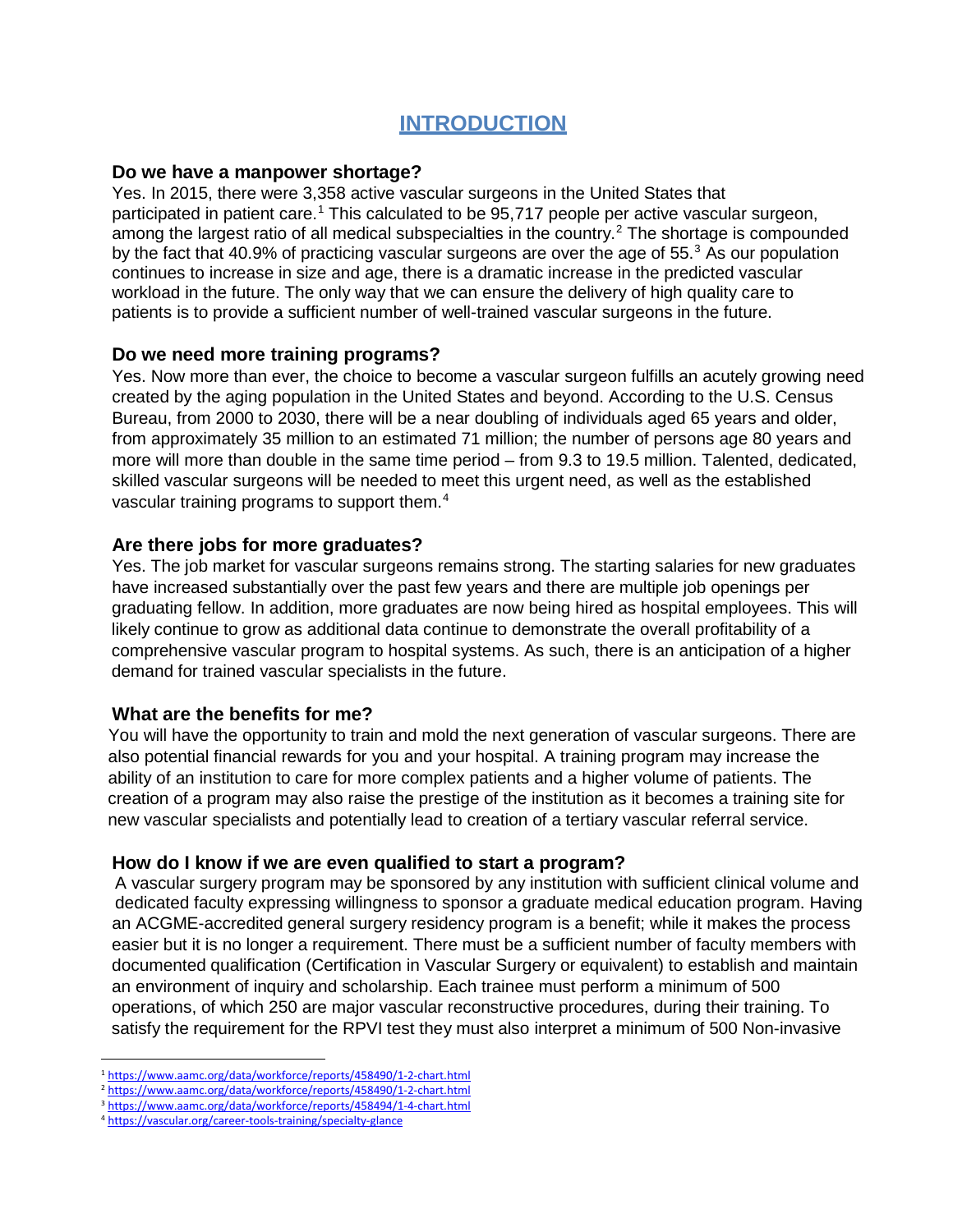vascular laboratory diagnostic exams. For further details, please refer to the "Qualifying Criteria".

# **How much time will the program director have to dedicate to the Training Program?**

The sponsoring institution and the program must assure that the program director has sufficient protected time and financial support for his or her education and administrative responsibilities to the program. This very much depends on the size of the contemplated program and the availability of competent coordinator support. Although continuous monitoring and assessment activities are required, the bulk of time commitment is concentrated around site visits, document preparation, and recruitment of new trainees. It is difficult to estimate accurately the time required , but it is usually about 2-8 hours/month for program maintenance and significantly more during document preparation and recruitment periods. Most vascular program directors, of even very large programs, remain fully active practicing surgeons with no significant drop in productivity. They must however be willing to dedicate enough time for the activities of the program when needed.

#### **Where do I start?**

There are numerous resources available to you. You can review this online handbook for further information that you may find helpful. The Association of Program Directors in Vascular Surgery [\(https://vascular.org/apdvs\)](https://vascular.org/apdvs) has numerous Program Directors from existing programs that have volunteered to work with new programs. The Society for Vascular Surgery [\(https://vascular.org/\)](https://vascular.org/) also has consultants available to provide assistance to new programs The ACGME Program Requirements for Graduate Medical Education in Vascular Surgery should be referenced as well [\(https://www.acgme.org/Portals/0/PFAssets/ProgramRequirements/450VascularSurgery2018TCC.](https://www.acgme.org/Portals/0/PFAssets/ProgramRequirements/450VascularSurgery2018TCC.PDF?ver=2018-06-19-094904-543) [PDF?ver=2018-06-19-094904-543\)](https://www.acgme.org/Portals/0/PFAssets/ProgramRequirements/450VascularSurgery2018TCC.PDF?ver=2018-06-19-094904-543).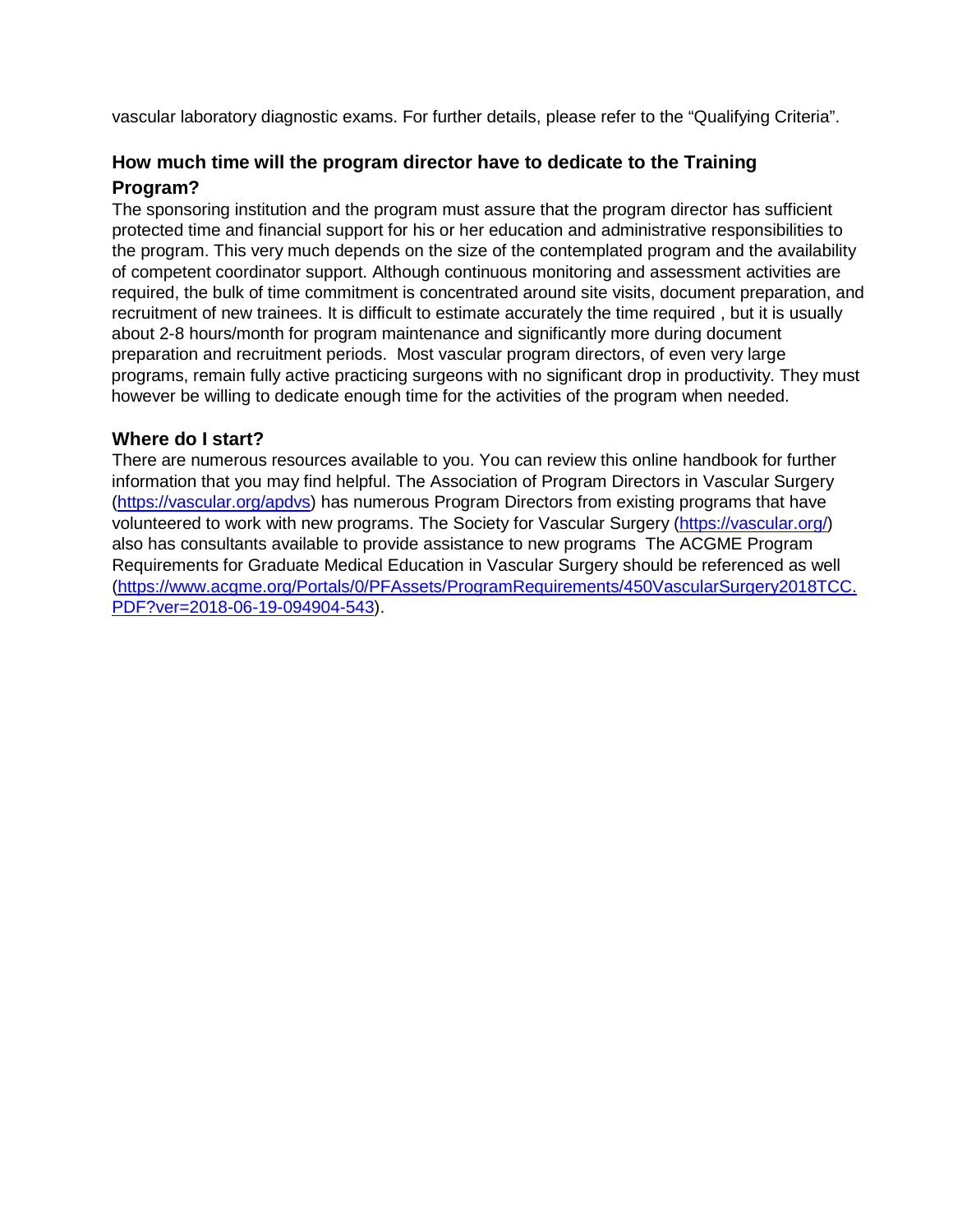# **VASCULAR SURGERY TRAINING PATHWAYS**

# <span id="page-4-0"></span>**A. Integrated Program or 0+5 track**

The Vascular Surgery Integrated track is a five-year (60 months) curriculum, open to graduates with an MD or DO degree from an institution accredited by the Liaison Committee of Medical Education (LCME) or by the American Osteopathic Association (AOA). 30 months are devoted to vascular surgery and 18 months to core surgical training. The remaining 12 months may include any combination of: additional vascular surgery rotations, no more than 6 months of 'vascular surgery-related' rotations (ie: vascular medicine), no more than 6 months of dedicated research. The Chief Residency year must be entirely spent on the Vascular Surgery service at an integrated site. All 5 years are under the authority and direction of the Vascular Surgery Program Director. Graduates are eligible for board certification in vascular surgery only.

- *When did these programs start?* The first class enrolled in July 2007
- *How are students selected?* Mostly through the Student Matching Program in March of their senior year.
- *How many programs are there?* As of October 2018, 55 accredited programs were registered with ERAS. There were 60 positions offered during the 2018 NRMP Main Residency Match.
- *Is there a real interest from Medical Students in this training model?* The interest in this paradigm is extremely high making Vascular Surgery an extremely competitive specialties in the student match. There were 91 applicants for 60 positions available through the 2018 NRMP Main Residency Match. The 2017 AAMC Report on Residents reported test scores and experiences of the 2016-17 first-year residents in vascular surgery as follows: average MCAT score of 31.9, average Step 1 score of 237.4, average Step 2 score of 248, and an average of 10 abstracts, presentations and publications.
- *Are these programs open to graduates of International Medical Schools?* Yes. Graduates of schools of medicine from countries other than the United States or Canada can apply after certification by the Education Commission for Foreign Medical Graduates (ECFMG).
- *What does core surgical training refer to?* Core surgical education consists of 18 months of training and is intended to provide trainees with knowledge in basic surgical principles. It typically includes: pre- and post-operative evaluation and care, critical care and trauma, basic technical experience in skin and soft tissue, abdomen and alimentary track, airway management, laparoscopic surgery and thoracic surgery. Additional rotations, depending on an institution's particular strengths, can be included in these 18 months as long as the rotation is demonstrated to be relevant to physicians caring for patients with vascular disease.
- *Can research be part of the training?* No more than six months of the five-year program may be dedicated to research. Additional non accredited years may be included at the program's discretion.
- *Do Graduates take the same Board exam as fellows?* Yes; they take the same Qualifying and Certifying exams. Starting in 2014, graduates of all training pathways must first pass the RPVI (Registered Physician in Vascular Interpretation) examination before they sit for the Vascular Surgery Qualifying examination (QE).
- *Can Residents move between programs?* Yes. But at a minimum, the last two years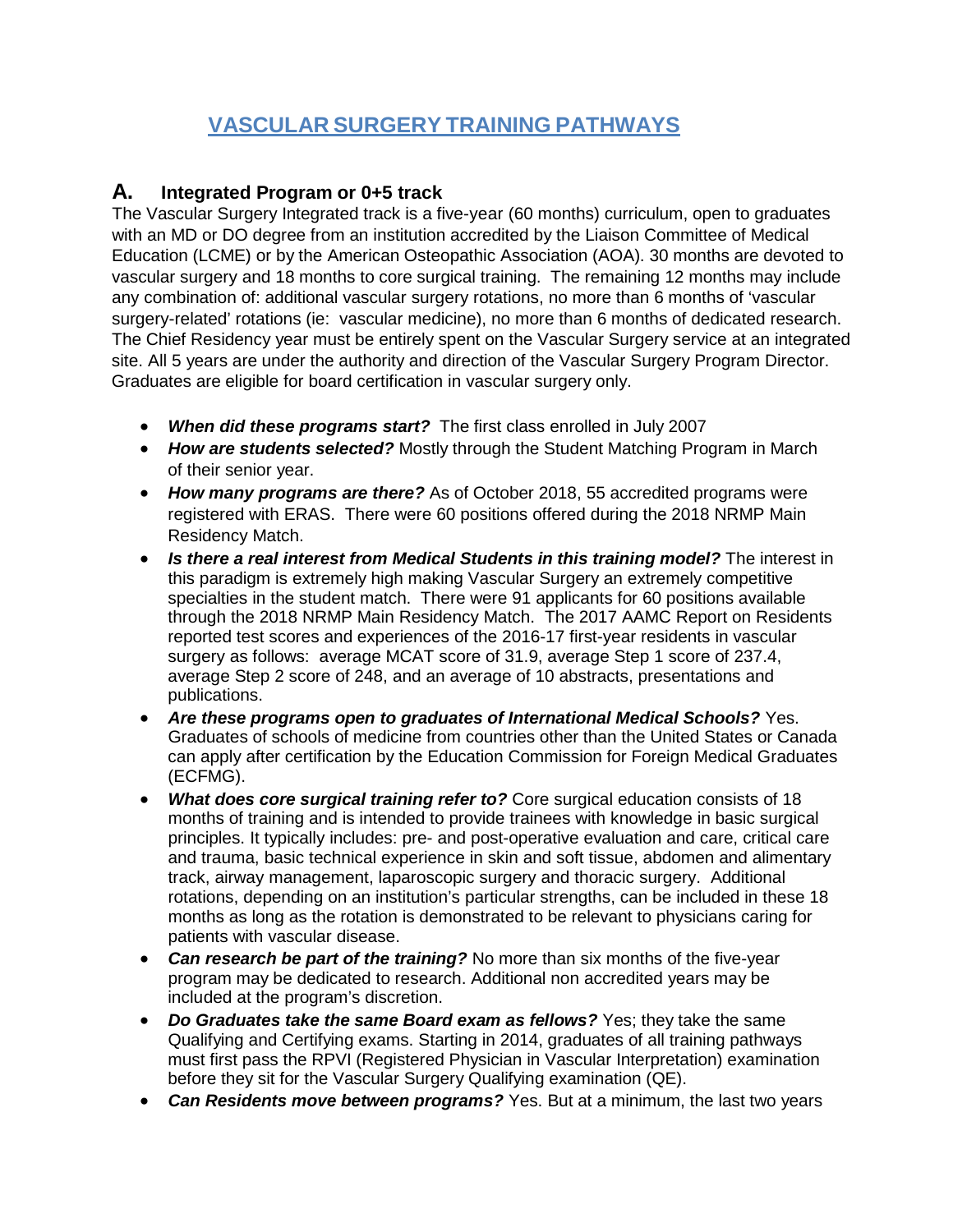must be in the same institution.

• *Is Attrition a problem with this track?* Annual attrition rates from integrated vascular surgery are reported as <1%, this is well below the average reported by other surgical tracks (ie: 3-5% rate for general surgery residency and 1-3% for integrated cardiothoracic residency training).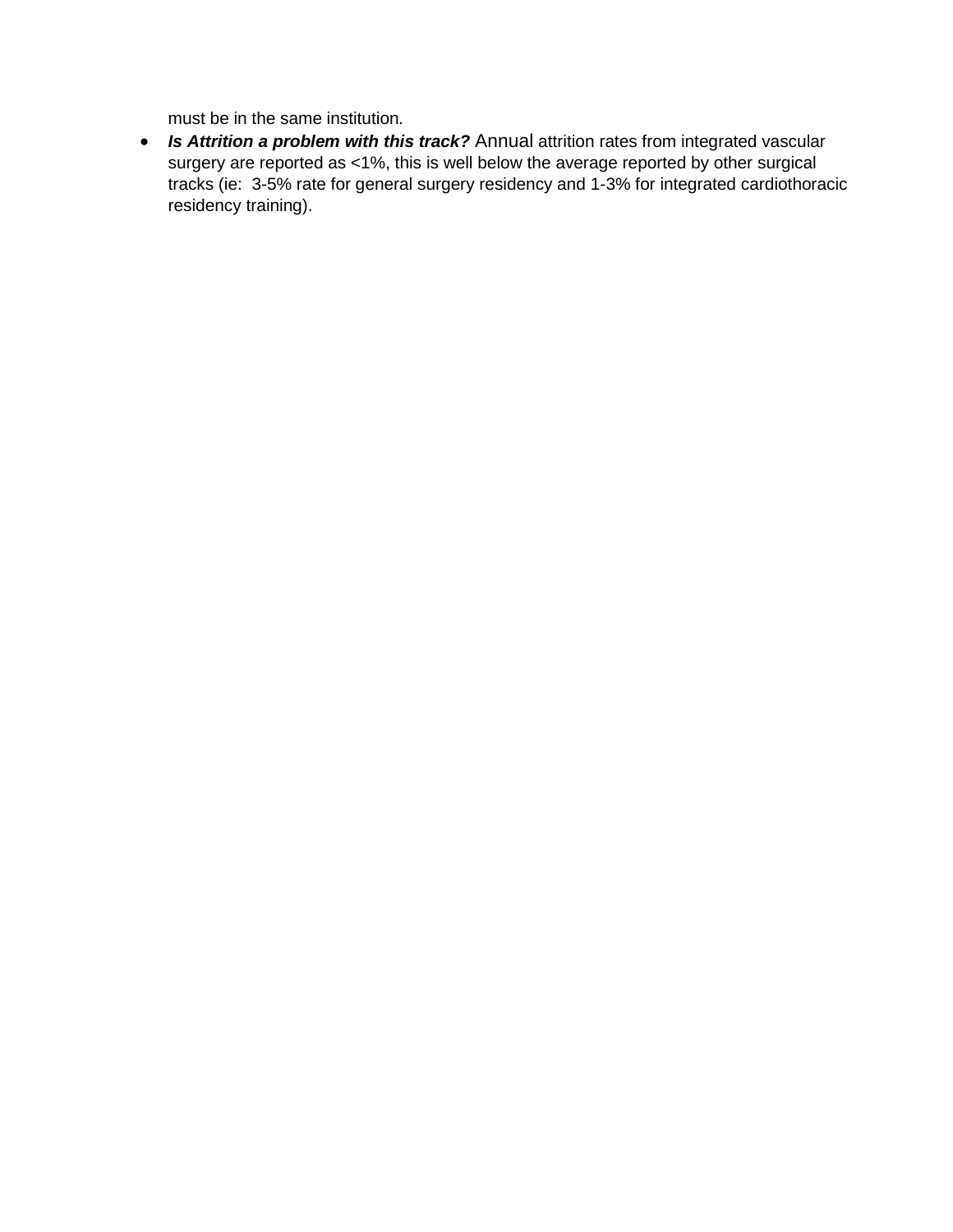# • **The Early Specialization Program (ESP) or 4+2 track**

This track is available to residents in programs with ESP accreditation. It allows general surgery residents with an interest in vascular surgery to enter into a vascular surgery training program earlier than the traditional 5+2 pathway. Residents commit to the training paradigm during their second or third year of training. All training has to be completed within the same institution with ESP accreditation. The first four years are essentially spent on general surgical rotations with the final two years spent in vascular surgery. There is no traditional chief (fifth) year of general surgery; chief rotations are performed during the fourth year of general surgical training. Graduates are eligible for General Surgery and Vascular Surgery certification.

- *How long has this track been available?* Since 2003.
- *How much total vascular time is spent in this model?* During the first four years of general surgical training, the majority of time is spent on general surgical rotations. Rotations in vascular surgery however, are requisite during the first two years of training and allow residents to develop an interest in vascular surgery. Since the general surgical training is condensed into 4 years, the third and fourth years of training are spent primarily gaining operative skills in general surgery so as to meet the requirements for board eligibility. The final 2 years of training in the ESP track are spent solely in vascular surgery.
- *Does this track have to be filled every year?* No. The track is filled only when an appropriate candidate is present within the general surgery program at the same institution.
- *Is this track still open for new programs?* Yes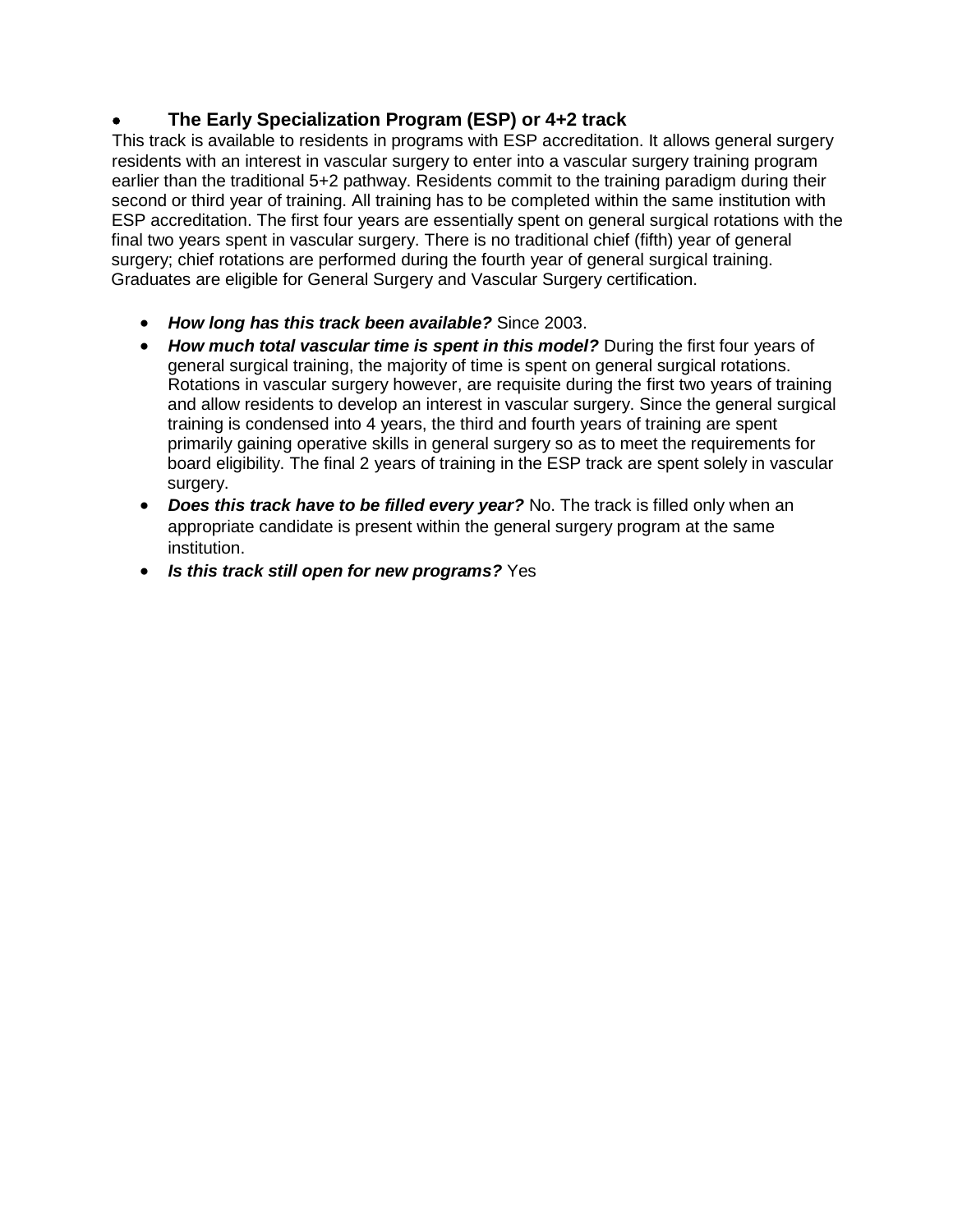#### • **The Traditional Fellowship Pathway or Independent 5+2 track**

Traditional fellowships require the completion of an accredited General Surgery training program with five clinical years, followed by two years of vascular training. Graduates are eligible for board certification in both General Surgery and Vascular Surgery.

- *When did accredited fellowships start?* One year fellowships started in 1982 and two year fellowships in 2004.
- *Are there any one year fellowships left?* No, two years became mandatory in 2007 to allow for the expanding endovascular requirements.
- *How are fellows selected?* Most are selected through a fellowship match in May of their fourth clinical year of General Surgery.
- *How many programs are there?* As of October 2017, 105 accredited programs exist with 250 current positions on duty.
- *Are all the positions filled every year?* It is variable but most positions are. In some years not enough general surgery candidates were available to fill all the positions but there was an excess of applicants the last several years. Some programs that started an Integrated Program are ultimately closing their fellowships. Competition for fellowship positions is expected to increase.
- *Can research be part of the training?* No more than six months of the two-year program may be dedicated to full time research.
- *Can Graduates certify in Vascular Surgery without certifying in General Surgery?* Yes. A primary certificate in vascular surgery took effect in July 2006, giving vascular surgery a board certification pathway independent of general surgery. Whereas in the past, successful completion of the Surgical Principles exam or the General Surgery Qualifying exam was a prerequisite for vascular surgery certification, as of 2014, this is no longer the case. Graduates of independent and ESP pathways must, however, have an approved application to the General Surgery Qualifying Exam, meeting all the application requirements.
- *Do Graduates also have to take the RPVI test before the Qualifying Vascular Surgery Board exam?* Yes, starting in 2014.

Complete details can be found in **ACGME's Program Requirements for Residency Education in Vascular Surgery**.

[\(http://www.acgme.org/Portals/0/PFAssets/ProgramRequirements/450\\_vascular\\_surgery\\_2017-07-](http://www.acgme.org/Portals/0/PFAssets/ProgramRequirements/450_vascular_surgery_2017-07-01.pdf?ver=2017-05-19-152030-700) [01.pdf?ver=2017-05-19-152030-700\)](http://www.acgme.org/Portals/0/PFAssets/ProgramRequirements/450_vascular_surgery_2017-07-01.pdf?ver=2017-05-19-152030-700)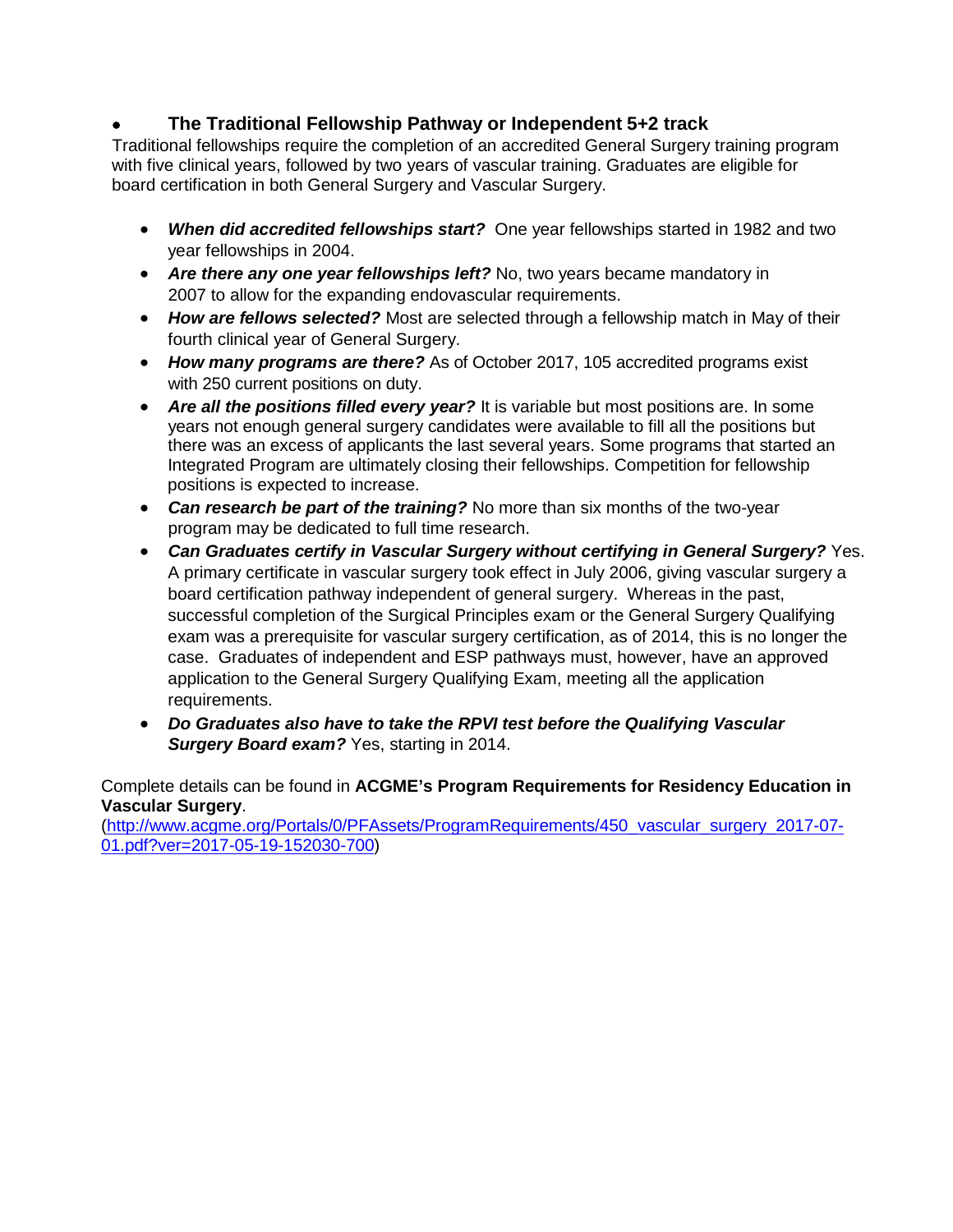# **PROGRAM DESIGN**

<span id="page-8-0"></span>The majority of programs fall into two basic types: Independent [usually referred to as fellowships or (5+2)] or Integrated [usually referred to a residencies or (0+5)]. There is a third option, the ESP, which relies on modification of an existing Independent program where a general resident can complete 4 years of general surgery than starts their vascular fellowship or (4+2).

Designing any training program requires assessing the strengths and weaknesses of your own institution and supporting services in your area. Obviously you need to have adequate vascular faculty and cases to support the chosen number of trainees. A review of case logs at potential sites is one of the first steps needed to ensure adequate case volume and complexity to begin a program.

#### **How do I pick what type of program is appropriate for our institution?**

- *Number of Faculty:* You are required to have 1 faculty for each trainee, not counting the program director (PD). At a minimum, one surgeon on the faculty, in addition to the program director, must be certified by the Vascular Surgery Board of the American Board of Surgery (VSB), or possess suitable equivalent qualifications as determined by the Residency Review Committee. The remainder of the faculty are not required to be certified, though it is strongly preferred that they be certified or have equivalent credentials (usually suggesting either older surgeons, trained prior to certification, or international faculty who are now FACS). A non-surgeon can be listed as a teaching faculty if there is a good rationale for his or her involvement (for example an interventional radiologist at a site where surgeons do not perform an adequate number of interventions). Examples:
	- o Independent(5+2 program): You would need at least 3 vascular faculty to train 1 fellow per year (one faculty for each trainee and one faculty acting as a PD). In order to train 2 fellows per year you would need at least 4 teaching faculty members and a PD (5 total).
	- o Integrated: For an integrated program, you need at least 6 teaching faculty (including the PD) to train 1 resident per year, and 11 to train 2 per year. Integrated programs can list some of the core surgery teaching faculty on their vascular program application since 24 months of training are in core rotations.
	- $\circ$  ESP (4+2 program): This format requires an existing independent (5+2) program, as well as coordination between the general surgery and vascular PDs. An application is made for each general surgery (GS) resident that the program would like to include in the ESP format. This allows the chief year to be double counted - permitting the trainee to sit for both boards while completing the program in 6 instead of 7 years.
- *Rotations:* Certainly, a traditional independent program is easier to initiate than an integrated program for a multitude of reasons, including financial support from the institution, no requirement for an associated general surgery residency, and the ability to create the program without having to negotiate as closely with other, non-vascular faculty.
	- o Independent: The exact mix and distribution of rotations varies between programs. For fellowship programs (5+2), the options include separating in-patient and outpatient experiences/procedures, or separating rotations by sites (most common). It is feasible to have all rotations at 1 institution, or to have rotations at multiple sites. If multiple sites are selected, the PD needs to justify the reason for the rotation outside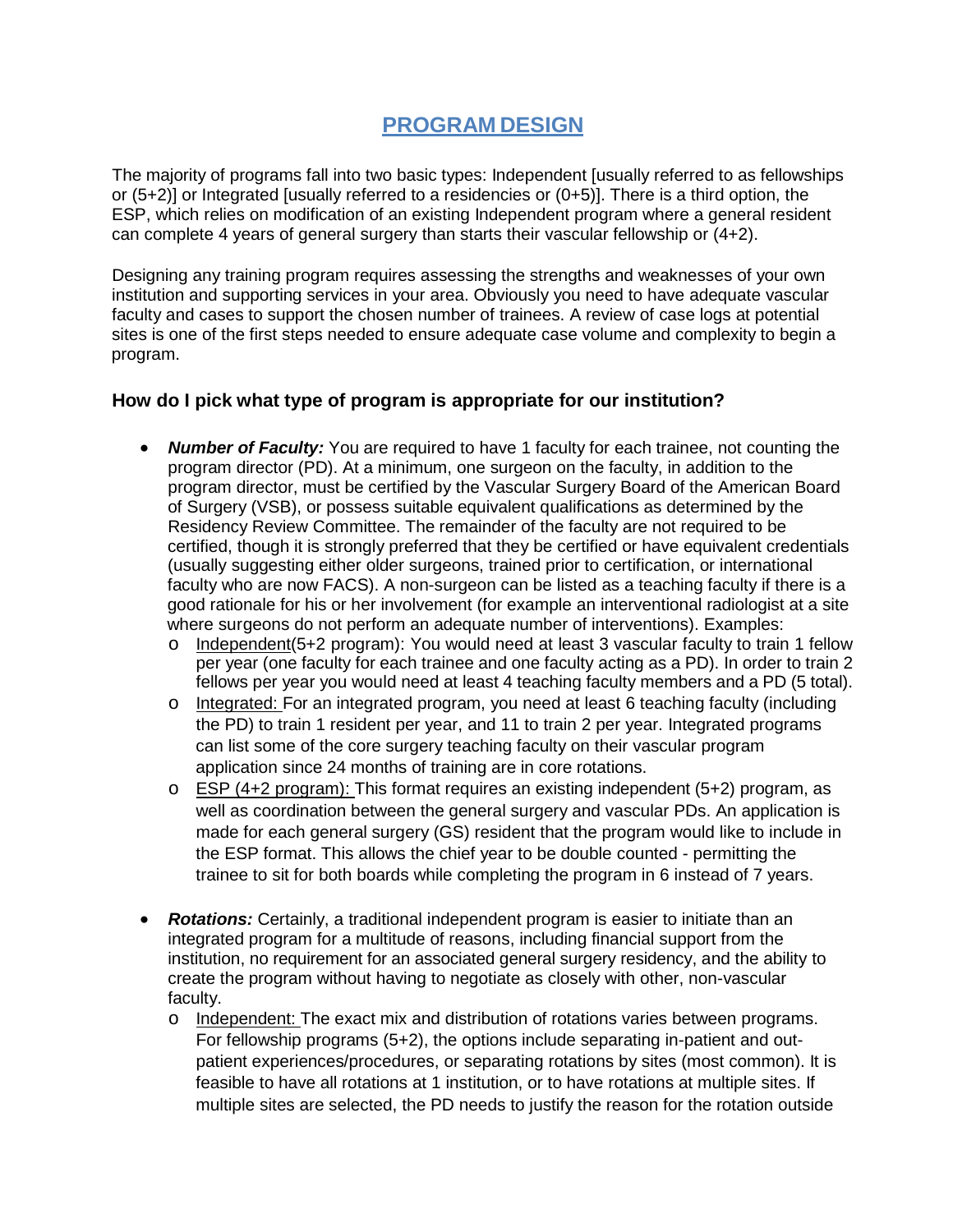of the primary site (i.e., VA rotation – allows trainee greater independence in decision making; Community Hospital rotation – may expose trainee to large volume of open abdominal cases, etc.). If all rotations are at 1 site, the PD will need to describe the interaction between multiple trainees, and to show adequate volume to meet all required cases in each of the critical areas.

- o Integrated: The rotations for integrated programs are more complex.
	- The Vascular PD must work with the general surgery PD, and with other programs (i.e., cardiology, vascular medicine, hematology, radiology, cardiothoracic surgery, etc.) to create the desired program. The core surgery rotations can be completed in the first 2, 3 or 4 years, at the discretion of the PD. The decision on how to integrate will depend, to a great extent, on the relationship between the general surgery and vascular surgery PD. The vascular PD is responsible for the vascular residents during the entire 5 years of training, even during their general surgery rotations. It is critical that the vascular PD be able to incorporate rotations that he/she feels are important.
	- The vast majority of programs have primarily core surgery rotations in the first year. Most programs will have at least some vascular experience in the 1<sup>st</sup> year as well, in order to maintain the feeling of "belonging" for the resident, and in order for the faculty to be able to better assess the trainee. Nonetheless, maintaining a first year that looks fairly similar to a general surgery first year, also allows for the possibility of recruiting a second year resident to fill a gap in the event of problems/ change of career plans for the first year resident (this would require approval by the RRC).
	- The PD should first look at the faculty and programs available at their institutions, and then sit with the rest of the vascular faculty to determine what rotations they feel are important in the education of the resident. Rotations have included: general surgery, surgical oncology, colorectal surgery, emergency/trauma surgery, surgical critical care, plastic surgery, anesthesia, cardiothoracic surgery, transplant surgery, and pediatric surgery. Non-surgical rotations have included: cardiology, hematology, vascular medicine, interventional radiology, radiology or imaging rotations, vascular lab, vein center rotations, research (up to 6 months maximum- unless an additional, non- accredited year is planned), and simulation. Residents must complete, at minimum, the last two years of vascular surgery education in the same institution. The last year of the program must comprise chief resident responsibility on the vascular surgery service at an integrated site.
- *Support:* The program must have adequate clerical and technical support for the residents, in addition to adequate faculty and case volume. The institution must also have appropriate resources for resident education, such as access to libraries, publications, electronic databases, etc.
	- o Independent: In Independent fellowship programs, residents are required to perform a minimum of 250 major vascular procedures, and must meet minimum requirements in the defined categories (abdominal, cerebrovascular, peripheral vascular, complex, endovascular diagnostic, endovascular therapeutic, endovascular aneurysm).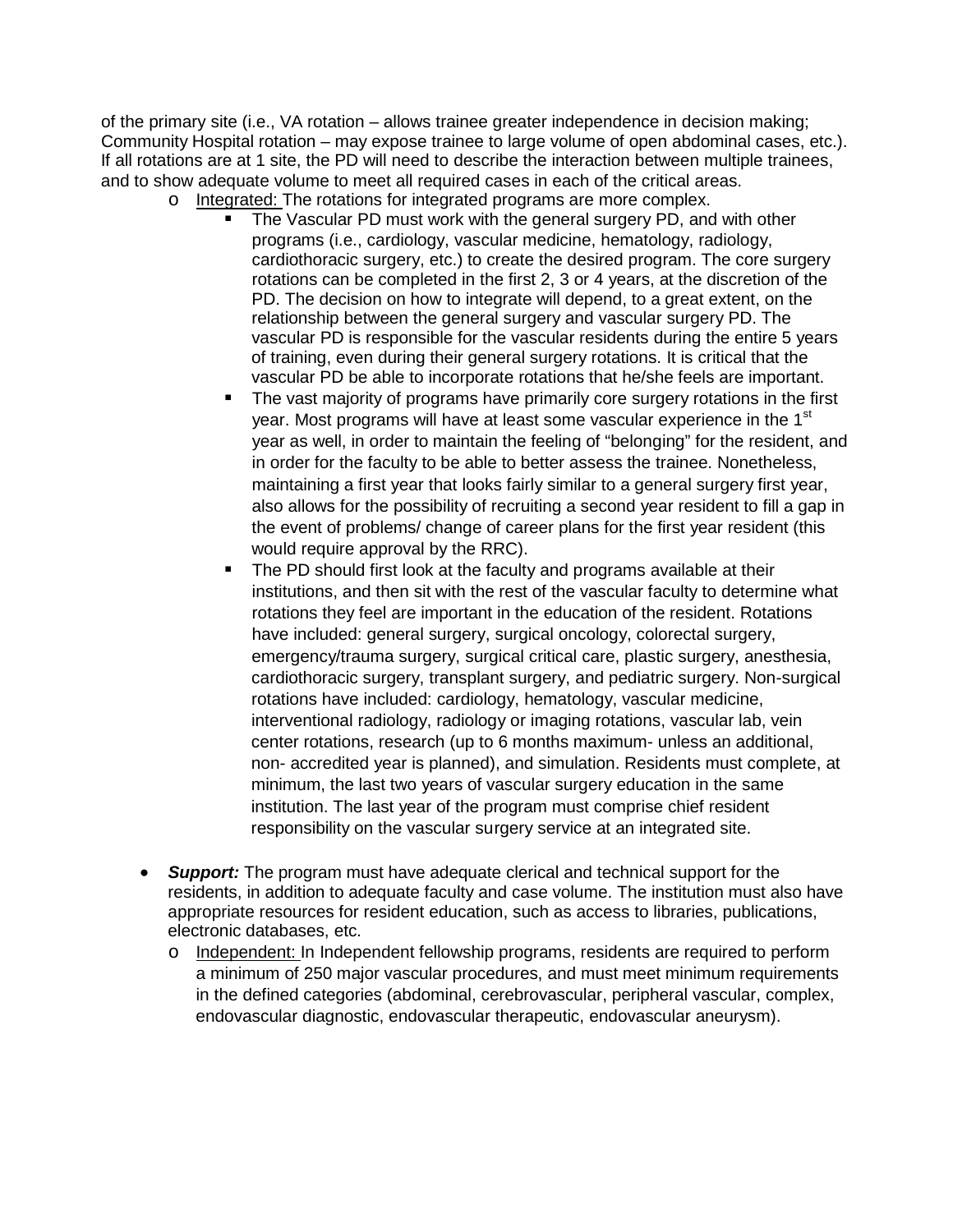o Integrated: In an integrated program, residents must perform a minimum of 500 cases, including at least 250 major vascular procedures, including the minimum required defined categories.

#### • *Relationship with general surgery:*

- o The existence of a General Surgery program in the same institution is no longer a requirement for presence of and *Independent Vascular Fellowship*. However, the capability to perform an adequate breadth and volume of open and endovascular procedures to support the program must be demonstrated.
- o The vascular program in any format should allow the general surgery residents to obtain their mandatory minimum vascular exposure. This has been reduced significantly to 50 cases and no longer includes index cases. It allows endovascular procedures to be counted as well as amputations, hemodialysis access and vascular exposures. According to SCORE, general surgery residents are supposed to be competent to deal with amputations, AV access, and venous disease.
- o Independent Programs: Although a vascular surgery fellow (5+2) and a chief resident in general surgery may function together on a service with the same junior residents, this arrangement is not desirable as they may not have primary responsibility for the same patients. If chief residents are on the same service as the fellow, it should be clearly spelled out in the application how the two will interact. A fellow can be on the same service as a fourth year or more junior general surgery resident with no restrictions. The fellow will also ideally interact with junior general surgery residents and students, and be involved in educating them.
- o Integrated Programs: There is clearly a closer relationship between the two programs with this format. The 0+5 resident will rotate on general surgery rotations alongside the general surgery residents. It is in the best interest of the trainee and program to maintain a good relationship to ensure good treatment of the vascular resident while on general surgical rotations. While there is no required case volume for core surgical cases currently, this will continue to be assessed by the American Board of Vascular Surgery and the RRC.

#### **How many sites or hospitals can be used in the program?**

There is no minimum, nor any maximum number of institutions that can be used in a program. However, the PD must oversee and ensure the quality of didactic and clinical education at all participating sites. The PD should normally designate a site director for each hospital. There must be a program letter of agreement (PLA) between the program and each participating site providing a required assignment.

The PD must provide justification in the application for all participating sites.

#### **What is a Program Letter of Agreement (PLA)?**

The PLA is a signed agreement between the program and an institution that is part of the training program. It identifies the faculty with educational and supervisory responsibility for the trainees at the site, and specifies their responsibilities for teaching, supervision, and evaluation of residents. It also specifies the duration and content of the educational experience, and states policies and procedures that govern resident education during the rotation outside of an accredited program's sponsoring institution.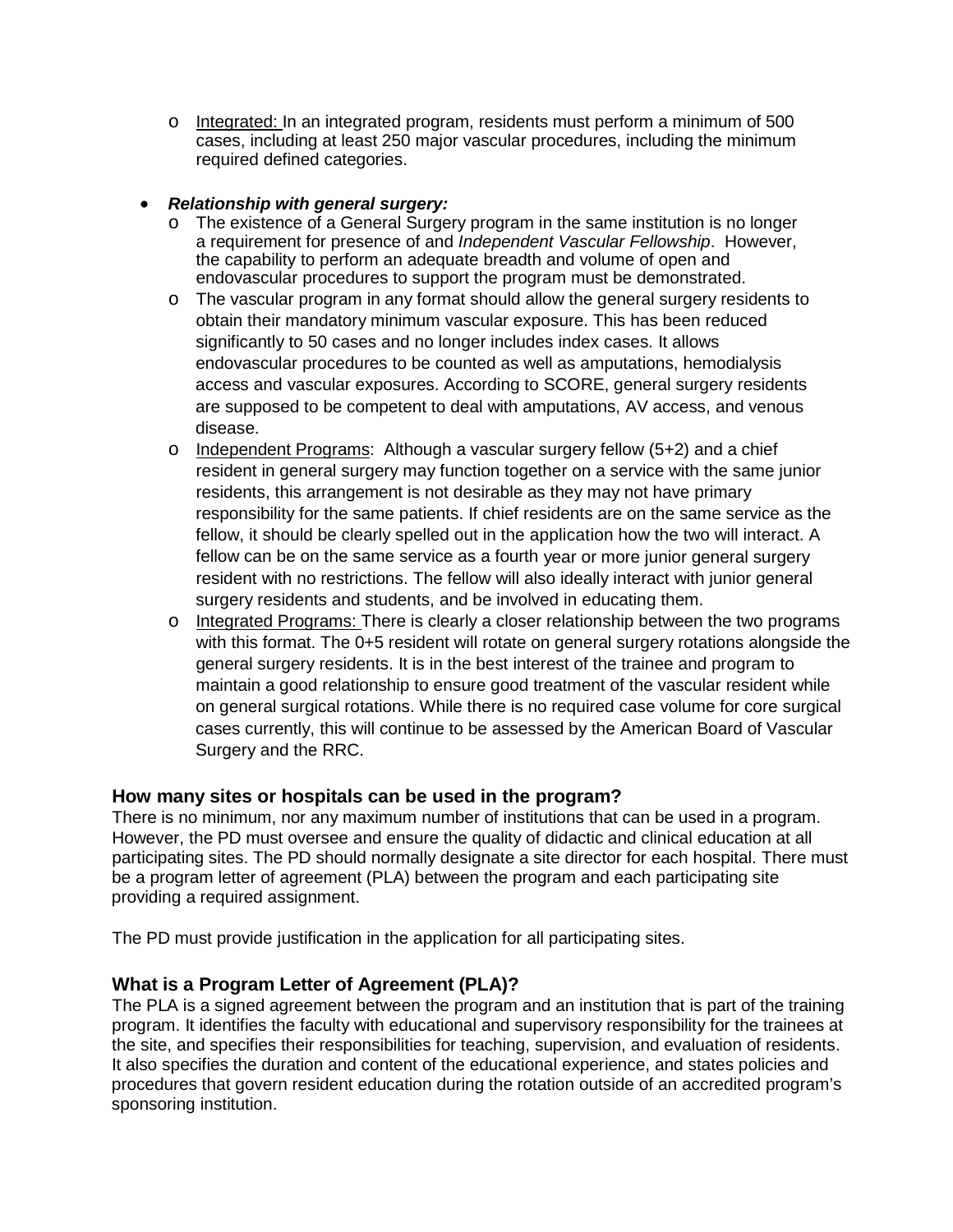A PLA is required for all sites except as noted: If two sites inclusive of the primary training site operate as one entity (governed by one Board of Directors) neither a master affiliation agreement nor a PLA would be needed. PLAs are not necessary if the site is under the governance of the sponsoring institution or is an office of a physician who is a member of the sponsoring institution's teaching faculty/medical staff: faculty patient care offices; private physicians' offices (volunteer faculty); ambulatory surgical centers; diagnostic centers, e.g. imaging, laboratory, etc.; treatment centers, e.g. dialysis, rehabilitation, etc.

Rotations to sites that are not governed by the sponsoring institution or that occur in offices of physicians who are not members of the sponsoring institution's faculty/medical staff require PLAs.

The PLA must be renewed at least every 5 years and more frequently if there are changes in the program.

Additional information on PLAs and Master Affiliation Agreements (MLAs) can be found online in ACGME's FAQ on MLAs and PLAs:

#### <http://www.acgme.org/Portals/0/PDFs/FAQ/CommonProgramRequirementsFAQs.pdf>

**What is the difference between an "integrated" and an "affiliated" site?** There has been confusion over the years regarding affiliated and integrated. The term affiliated has been eliminated from the program vocabulary.

Integrated sites: All sites which have *required rotations* are considered integrated sites. The PD must appoint the faculty involved in teaching the resident, determine all rotations and assignments of residents, and is responsible for the overall conduct of the educational program at the integrated site. There must be a written agreement between the sponsoring institution and the integrated site stating that these provisions are in effect.

Integrated sites should be geographically close to allow residents to attend joint conferences at a central location. If sites are remote, an equivalent program of lectures and conferences at the integrated site must be documented.

You *cannot have integration with another sponsoring institution* with the same specialty residency program (i.e., if you are unable to work with your General Surgery PD, you cannot integrate with another institution's general surgery program). You can integrate however if the program is not available at your institution (i.e., you have no cardiology program, and you integrate with another program in the same city which has an accredited cardiology program).

All integrated sites need to be approved by the RRC, listed in the ADS system and application as integrated sites, and must have a PLA as needed. While there is no limit to the duration of rotations at integrated sites, *it is presumed that the majority of educational experience will occur at the primary clinical site*.

#### **What is a sponsoring institution, and an affiliation agreement, and when is it required?**

Sponsoring Institutions: Residency programs accredited by the Accreditation Council for Graduate Medical Education (ACGME) must operate under the authority and control of one Sponsoring Institution. Institutional responsibility extends to resident assignments at all participating sites. A Sponsoring Institution must be in compliance with the ACGME Institutional Requirements and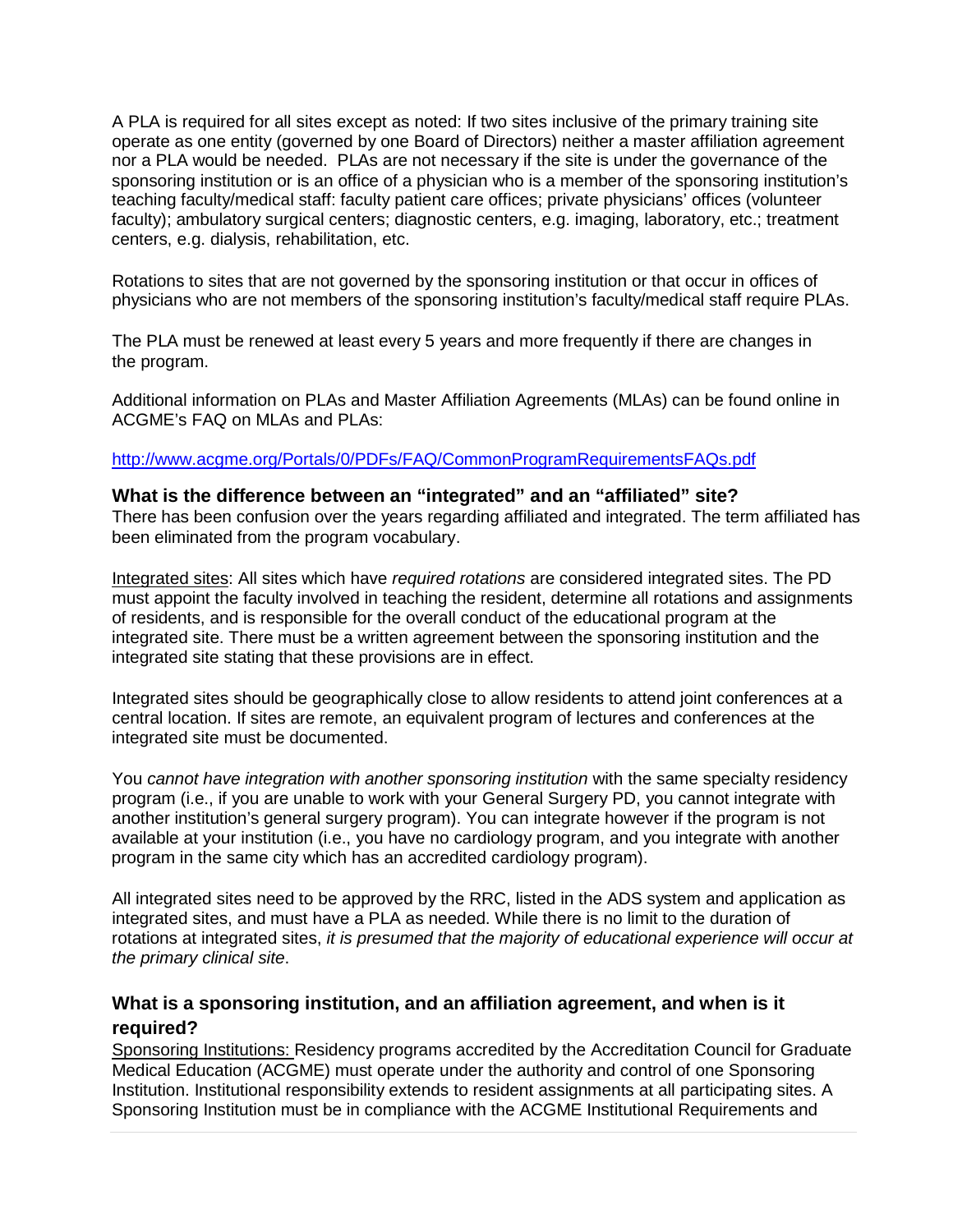must ensure that all accredited programs are in compliance with Institutional, Common and

specialty-specific Program Requirements, and ACGME Policies and Procedures. A Sponsoring Institution's failure to maintain accreditation will jeopardize the accreditation of all its sponsored programs.

The Sponsoring Institution retains responsibility for the quality of GME, including when resident education occurs in other sites. Current master affiliation agreements must be renewed every five years and must exist between the Sponsoring Institution and all of its major participating sites.

In all likelihood your institution already sponsors GME programs and will be the sponsoring institution for a new Vascular Program. The GME office at your institution can be a great resource in helping to develop your program. A Designated Institutional Officer (DIO) has the overall responsibility of the office and must sign off on the application. These individuals are very knowledgeable and will guide you through the general processes.

Affiliation Agreements: Affiliation agreements are the overriding agreements between the sponsoring institution and all participating sites (also referred to as institutional agreements or MAAs) involved in residency education. The Institutional Requirements do not stipulate what needs to be covered in master affiliation agreements.

"Major participating site" are sites to which all residents in at least one program have a required rotation, and for which a master affiliation agreement must be in place. To be a major participating site in a two-year program, all residents must spend at least four months at the site across both years of the program. In programs of three years or longer, all residents must spend at least six months at the site across all years of the program.

In contrast to master affiliation agreements, PLAs originate at the program.

#### **What are the requirements for each site?**

Each participating site must have a PLA signed. At each participating site, there must be a sufficient number of faculty with documented qualifications to instruct and supervise all residents at that location. Each site must have a local director, appointed by the PD, to oversee the residents' education at that site.

Each site must provide appropriate resources for trainees (call rooms, library, food services, etc.)

#### **What are the requirements of a program director?**

There must be ONE Vascular Surgery Program Director, regardless of the number of paradigms approved at an institution. Associate program directors however are common and help support the educational and administrative roles of the PD. The GMEC of sponsoring institution as well as the RRC must both approve the PD who must be appointed for the length of the program plus 1 year (3 years for independent program, 6 years for integrated). The PD should have educational and administrative expertise, as well as certification in the specialty by the American Board of Surgery. The PD must be currently licensed and have medical staff appointment. The PD must demonstrate adequate scholarly activity.

#### **In addition, they must be five years out from completing fellowship, or have worked as an associate PD for 3 years.**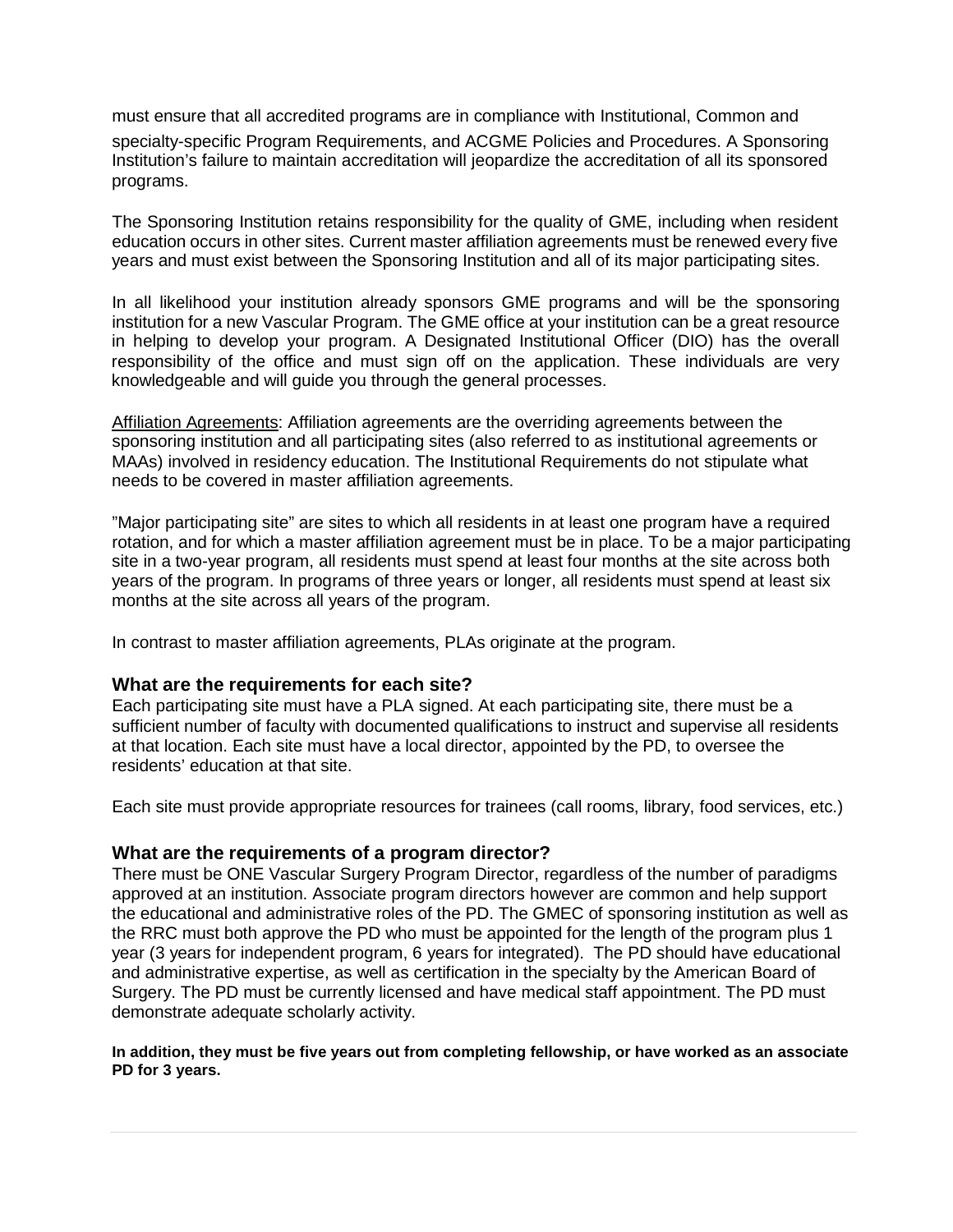The PD must devote his principal effort to the management/administration of the program. The PD is responsible for maintaining an educational environment conducive to educating the residents. The PD must: oversee quality of didactic and clinical education at all sites, appoint a local director at each participating site who is responsible for resident education, approve selection of faculty, evaluate faculty, monitor resident supervision, prepare and submit all information requested by the ACGME, including the application form and annual resident updates to ADS, and must ensure that this information is accurate annually. The PD also must provide each resident with semiannual evaluations, ensure compliance with grievance and due process procedures, verify resident education, implement policies and procedures for and monitor duty hours, distribute policies to residents and faculty, monitor residents for excessive service demands or fatigue, and alter schedules if needed, ensure back up support systems when needed, comply with institutional policies for selection, evaluation, promotion, and disciplinary action and resident supervision. In order to complete this work, it is recommended that they have 20% protected time.

The PD also must obtain approval from the GMEC/DIO prior to submission of changes, new applications, changes in resident complement, major changes in program structure, progress reports to the RRC, and all responses to proposed adverse actions to the ACGME.

**Do I need a dedicated program coordinator and who will pay for that position?** The program coordinator (PC) is responsible for assisting the PD in the running of the program. This individual is instrumental in helping to put together the application and gathering data (i.e., faculty CV, case logs from hospitals, etc.). This individual will also assist with communication with the trainees (ensuring compliance with ACGME requirements – i.e., filling out appropriate surveys, maintaining files, facilitating recruitment, reminding faculty and trainees about evaluation forms, documenting annual meeting discussions, etc.).

The need for a dedicated program coordinator depends on the size of the contemplated program. For large programs with both a fellowship and integrated residencies and several trainees, it is ideal to have a dedicated PC. Most programs however, especially smaller fellowships will either share a PC with other programs, or have a coordinator who also has other administrative duties. The advantage of sharing a PC is shared costs and the potential to obtain a higher quality experienced assistant rather than just having a secretary act as the PC. If you plan on sharing a PC, it may be better to share with similarly sized programs, i.e., other fellowships or small residencies, rather than with a large program, where you may be viewed as of lesser importance due to numbers of trainees. Proper planning is important as the work of the PC can be significant around the time of site visits and recruitment.

Compensation: How this individual is compensated will depend on the program – some divisions will have complete control of finances, and will finance the PC out of divisional funds, others will have to go to the chair of general surgery to request support, others will find support from the institutional GME office or from the hospital. When you negotiate a new program, it is important to discuss these issues with the GMEC and DIO or department chair or chief of your division at the onset. Once you begin a program without a dedicated PC, it will be much more difficult to convince others of the need to financially support a coordinator at a later date. Some of the indirect dollars for resident education should support this position. However, many institutions are already over the cap, so this argument may or may not be successful.

#### **Who will help me locally?**

The first place to go locally would be your local GMEC office. The DIO can also provide support.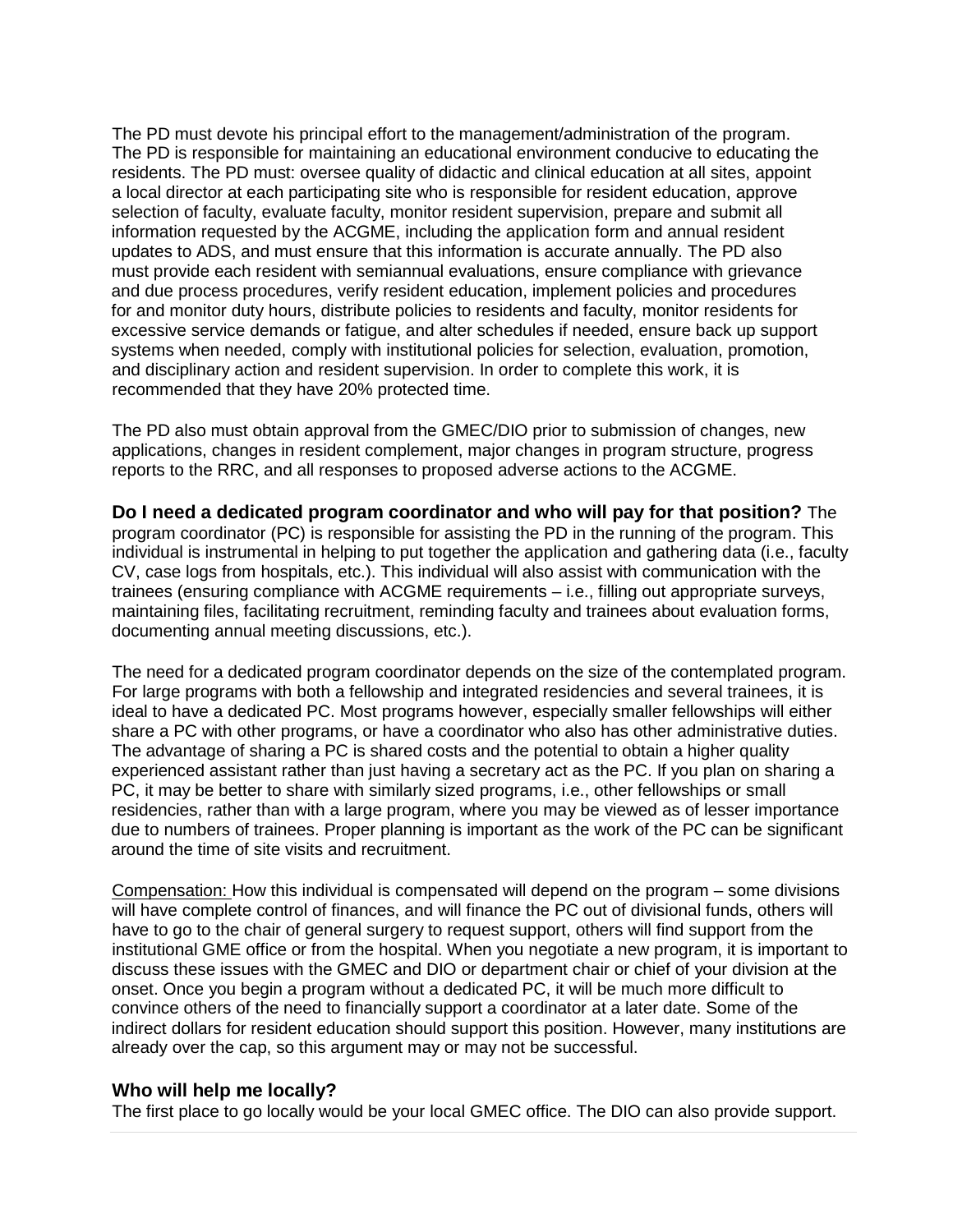Typically, there are people in the GMEC office who are adept at putting together applications, and have helped develop programs and negotiate with hospitals. The local/institutional program directors' committee can also be of significant help, as these are your colleagues in other fields who are running into the same issues that you are or will have to deal with (i.e. the problem resident).

# **How Does the Next Accreditation System (NAS) affect program**

# **requirements since implementation in July 2014?**

Following initial program accreditation by the ACGME, the Residency Review Committee in Surgery (RRC-S) will, in subsequent years, monitor key performance measures to determine programmatic effectiveness and value. Data points derived from the resident and faculty surveys, ABS QE and Certifying Examination (CE) performance by program graduates, and operative and case-log data will determine program accreditation status. The program must also submit on a yearly basis to the ACGME program information via the ADS (Accreditation Data System). This includes reports of trainee development as measured using the "Vascular Surgery Milestones." Site review intervals will extend to ten years as long as the program continues to meet performance goals. The NAS will also eliminate the program information form (PIF) preparation requirement for program re-accreditation. Prior to the once-a-decade site visit, it is expected that the programs will be conducting at least yearly self-studies to consider accomplishments and opportunities for improvements. (Excerpted from Nasca TJ et al. The Next GME Accreditation System - Rationale and Benefits. N Engl J Med 2012;366:1051-1056).

#### **What resources can APDVS provide?**

APDVS has an annual meeting that is a good source of information for new, or potential program directors. The APDVS has also organized a group of program coordinators in vascular surgery that meets simultaneously with the APDVS annual meeting. This is an excellent source of information for a new PC.

- $\triangleright$  APDVS can provide you with sample, good quality 'program information form' (PIF) for your application for a new accredited residency program. While you do need to tailor the PIF to your own site, viewing successful PIFs can clarify issues that may not be entirely clear. Please refer to the Sample PIFs/Polices section for more information.
- $\triangleright$  Volunteer mentors (other PD) are also available via APDVS, to answer questions that you may have in either planning or implementing your program. Please refer to the Resources/Contacts section for more information.
- $\triangleright$  APDVS is working at a national level on helping to develop the curriculum, as well as simulation opportunities for our trainees.
- $\triangleright$  APDVS provides a CD on noninvasive vascular lab lectures, which is available to the programs.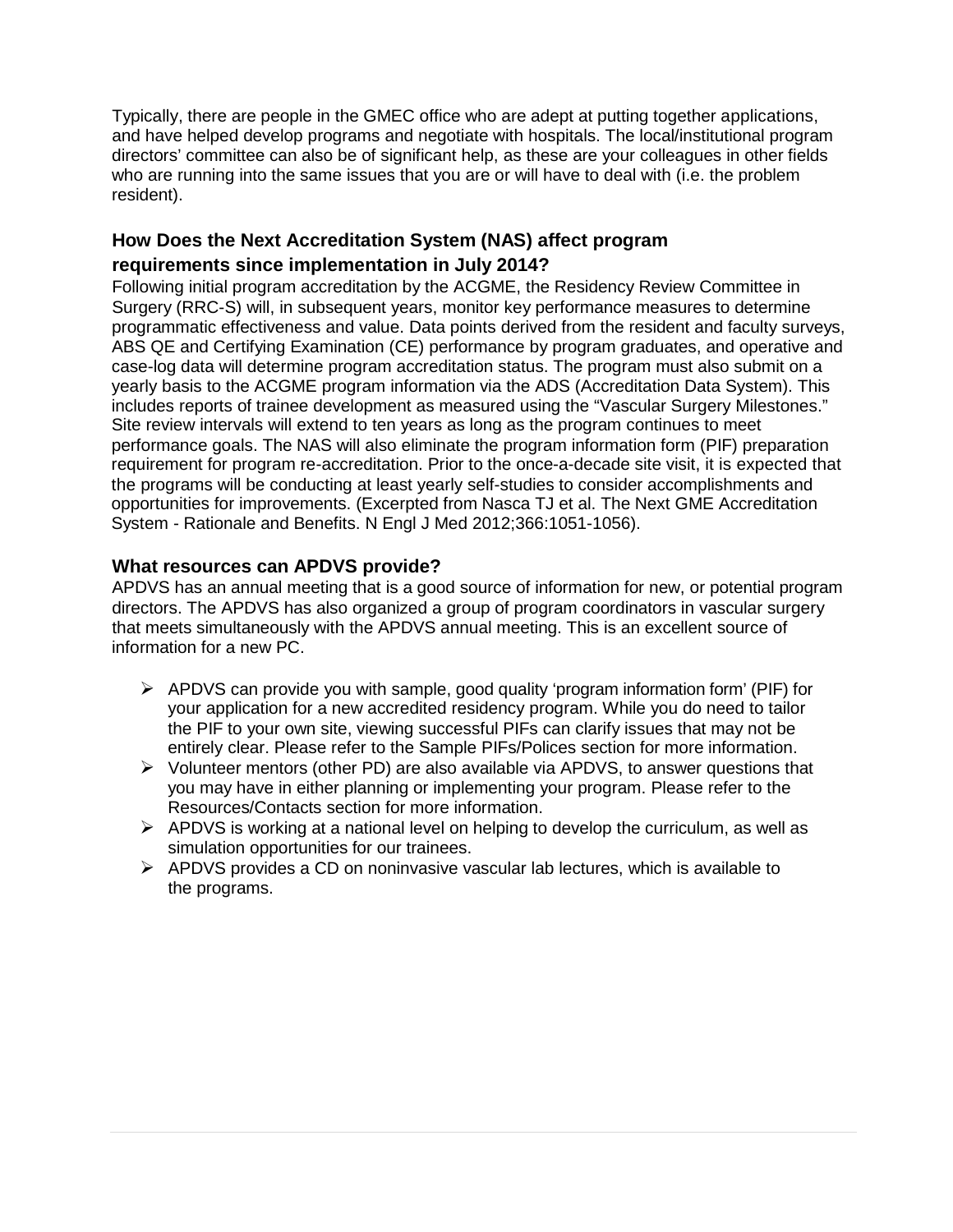# **QUALIFYINGCRITERIA**

#### <span id="page-15-0"></span>**Do I need to know a comprehensive breakdown of our caseload at the time of program application?**

Yes, in the online application there is a section under Patient Care called, "Institutional Operative Experience," which requires a listing by defined operation (e.g., Open Repair Infra-renal Aorto-Iliac Aneurysm Repair) requiring the number of patients for which the procedure was performed over the last year. The numbers are further subdivided by site of care and whether the operations are currently done by general surgery or vascular surgery and what cases would be available for a new vascular surgery resident. This is important since vascular surgery residents are required to have performed a minimum number of cases to complete their training. The information can be found at the following link:

[https://www.acgme.org/Portals/0/PFAssets/ProgramRequirements/450VascularSurgery2018.pdf?v](https://www.acgme.org/Portals/0/PFAssets/ProgramRequirements/450VascularSurgery2018.pdf?ver=2018-06-19-094541-077) [er=2018-06-19-094541-077](https://www.acgme.org/Portals/0/PFAssets/ProgramRequirements/450VascularSurgery2018.pdf?ver=2018-06-19-094541-077)

#### **How many cases are sufficient for a single resident position?**

"In an integrated program, residents should perform a minimum of 500 operations, to include 250 major vascular reconstructive procedures that reflect an adequate representation of current trends, as well as a breadth and balance of experience in the surgical care of vascular diseases. In an independent program, residents should perform a minimum of 250 major vascular reconstructive procedures that reflect an adequate representation of current trends as well as a breadth and balance of experience in the surgical care of vascular diseases." These are quotes taken from the Vascular Surgery Program Requirements found at:

[https://www.acgme.org/Portals/0/PFAssets/ProgramRequirements/450VascularSurgery2018.pdf](https://www.acgme.org/Portals/0/PFAssets/ProgramRequirements/450VascularSurgery2018.pdf?ver=2018-06-19-094541-077) [?ver=2018-06-19-094541-077](https://www.acgme.org/Portals/0/PFAssets/ProgramRequirements/450VascularSurgery2018.pdf?ver=2018-06-19-094541-077)

#### **What if we do not do enough endovascular or open cases?**

There is a minimum number of cases required in broad categories as noted in the resident case log:

Abdominal 30, Cerebrovascular 25, Peripheral 45, Complex 10, Endovascular diagnostic 100, Endovascular therapeutic 80 and Endovascular aneurysm repair 20. Most current vascular practices with sufficient number of teaching faculty will have adequate numbers for training. If the numbers are inadequate, the program director would have to make provisions to provide such cases within their training paradigm. Vascular Surgery Defined Categories Minimums: [http://www.acgme.org/Portals/0/VS\\_CatMins.pdf](http://www.acgme.org/Portals/0/VS_CatMins.pdf)

#### **Do I need to hold in reserve some cases for general surgery residents?**

General Surgery resident case requirements in Vascular Surgery have recently been increased. As General Surgery Program Directors have the same responsibilities for the education of their residents as Vascular Surgery Program Directors do, each must be supportive of the other to provide the best education for all residents. There is currently a minimum case requirement of 50cases in the area of vascular surgery as noted in the case log minimums with emphasis on dialysis access, anastomosis, repair, exposure and endarterectomy.

[https://www.acgme.org/Portals/0/440\\_GS\\_DefinedCategoryMinimumNumbers.pdf](https://www.acgme.org/Portals/0/440_GS_DefinedCategoryMinimumNumbers.pdf)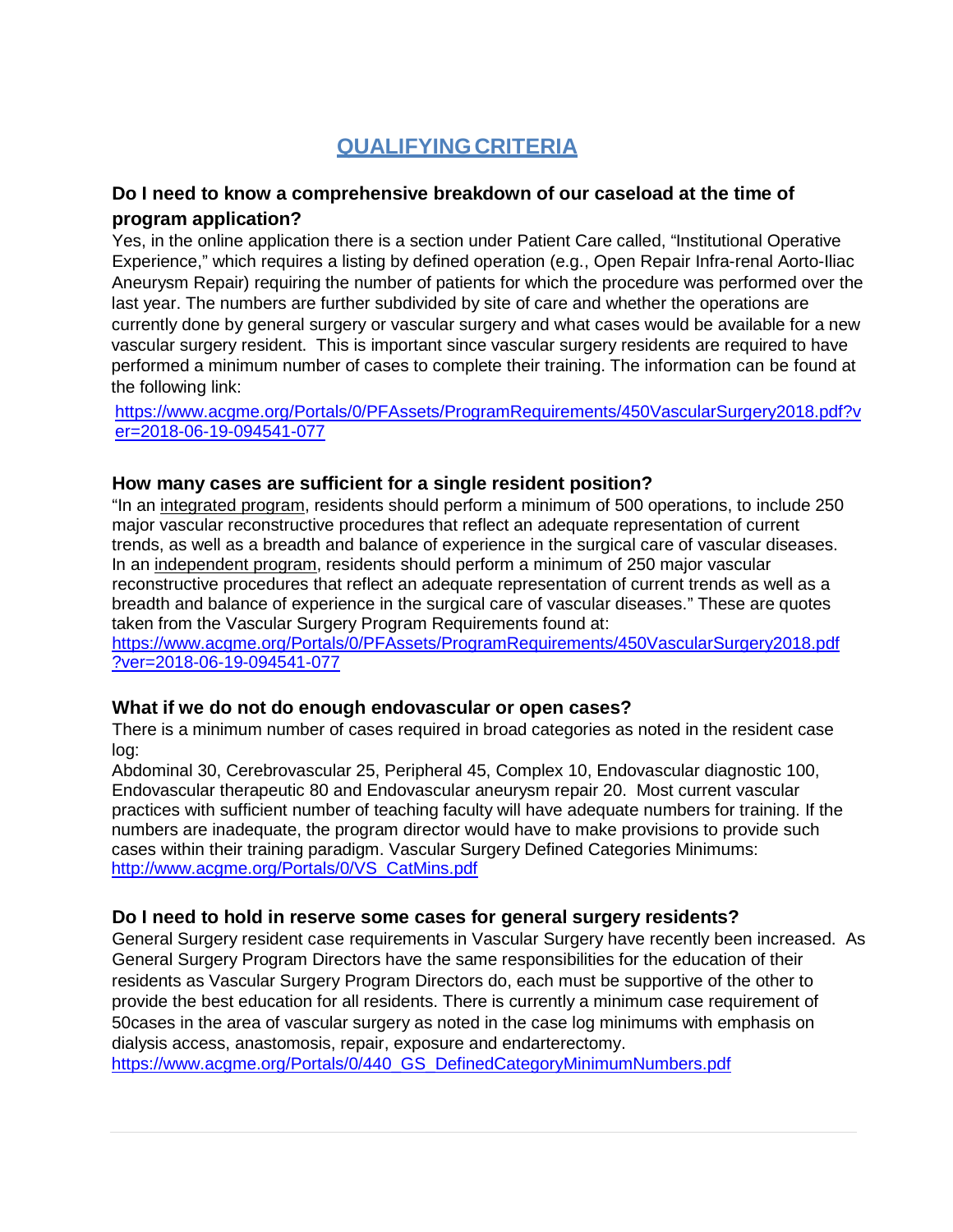# **Is there a specific requirement for vascular surgery staff available to teach the resident(s)?**

According to the Vascular Program Requirements, "In addition to the program director, there must be, for each approved residency position, at least one full-time faculty member whose major function is to support the residency program. These faculty appointments must be of a sufficient length to ensure adequate continuity in the supervision of the residents. At a minimum, one surgeon on the faculty, in addition to the program director, must be certified in Vascular Surgery by the Vascular Surgery Board of the American Board of Surgery (VSB), or possesses suitable equivalent qualifications as determined by the Review Committee."

#### **Must funding be in place before I start a program?**

This is a sound starting point. Funding agreements and plans should be in place for resident salaries, PD time and coordinator support at a minimum. Although no specific funding amount is mentioned in the Program Requirement, "The institution and the program must jointly ensure the availability of adequate resources for resident education, as defined in the specialty program requirements." Typically, a component of the responsibility of the local GMEC and DIO is the financial viability of a new program. Past experience has shown that there will likely be little support for a new program if funding issues have not been fully addressed. Additional information on the general Accreditation of a Program can be found at:

<http://www.acgme.org/Specialties/Overview/pfcatid/24/Surgery>

#### **References:**

- Application: [http://www.acgme.org/Specialties/Program-Requirements-and-FAQs-and-](http://www.acgme.org/Specialties/Program-Requirements-and-FAQs-and-Applications/pfcatid/24/Surgery)[Applications/pfcatid/24/Surgery](http://www.acgme.org/Specialties/Program-Requirements-and-FAQs-and-Applications/pfcatid/24/Surgery)
- Program Requirements in Vascular Surgery: [https://www.acgme.org/Portals/0/PFAssets/ProgramRequirements/450VascularSu](https://www.acgme.org/Portals/0/PFAssets/ProgramRequirements/450VascularSurgery2018.pdf?ver=2018-06-19-094541-077) [rgery2018.pdf?ver=2018-06-19-094541-077](https://www.acgme.org/Portals/0/PFAssets/ProgramRequirements/450VascularSurgery2018.pdf?ver=2018-06-19-094541-077)
- Application Instructions: [http://www.acgme.org/Portals/0/Documents/Common%20Resources/ApplicationIn](http://www.acgme.org/Portals/0/Documents/Common%20Resources/ApplicationInstructions.pdf?ver=2017-06-06-130246-257) [structions.pdf?ver=2017-06-06-130246-257](http://www.acgme.org/Portals/0/Documents/Common%20Resources/ApplicationInstructions.pdf?ver=2017-06-06-130246-257)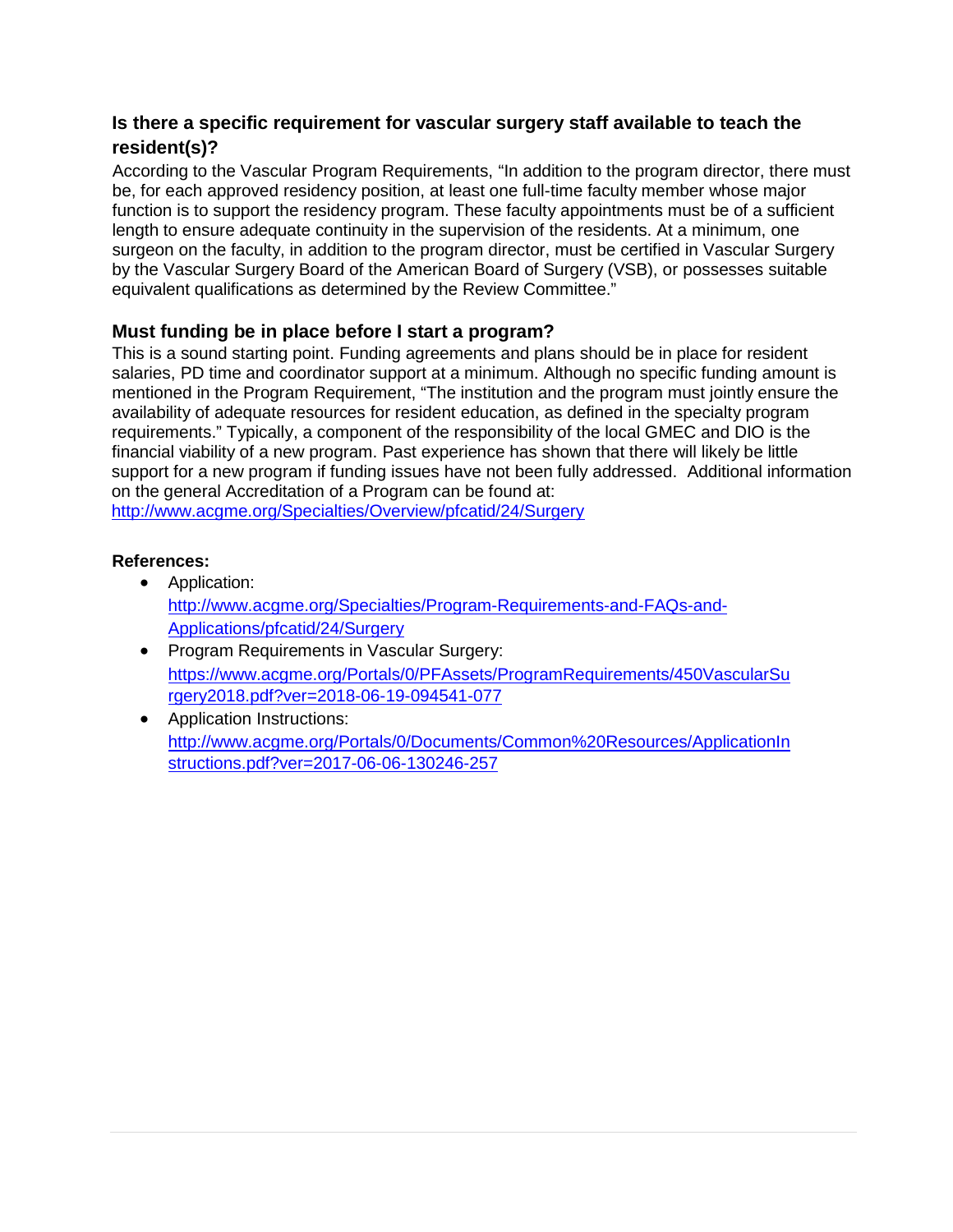# **ROADMAP**

<span id="page-17-0"></span>This roadmap provides an estimate of a timeline to residency implementation, but each program's situation is unique and may follow a different chronology. Starting a new integrated residency or fellowship program in vascular surgery takes at least two years, but most programs take longer from "first concept to first cut."

#### **Prior to applying to ACGME (6-24 months)**

The vascular surgery faculty, with the leadership of the program director, must develop their concepts for how to create a training program. Learning about the ACGME requirements, considering what other programs have done, and realistically assessing the educational assets and priorities of the sponsoring institution are important first steps. Support from a department chair and a good working relationship with other program directors are invaluable.

Institutional operative experience will be important to consider, as will the potential impact of a new training program on existing programs. Specifically, a new integrated vascular surgery residency is unlikely to be supported or approved by the ACGME if establishing the new program prevents residents in an existing surgery residency from meeting their requirements in vascular surgery.

- *Budget:* A budget should be drafted. The stipend and benefits for each resident can be estimated, but other costs to consider include educational materials, administrative personnel and supply costs, travel, and other expenses. Funding a new program can be problematic. Options include converting existing resident positions (from non-designated preliminary to integrated vascular surgery), funding support from affiliated institutions, or other funding sources. Success with funding will be highly dependent on the specifics of each institution's situation. The potential contribution of residents to clinical productivity should be considered. Institutions receive full support for inpatient resident activities. An important point to make to your local institution is that they will receive more support from federal funds by employing surgical trainees than other specialties that have a significant ambulatory component.
- *Operative Case Volume:* It will be important to have detailed information about the operative case volume at your institution, including how many cases are currently done by residents and fellows. You will need to ensure that there will be sufficient material to support the proposed residency. Additional sites can provide additional case volume, but they must have appropriate faculty and administrative infrastructure to provide educational support.
- **The Application Team:** The program director and the program coordinator are the primary team preparing an application for a new program. The program director should expect a substantial time commitment, though the actual time spent on program development will depend on the phase of the project, the timeline projected and the availability of suitable supporting staff. An average of 2-5 hours per week in the early phases is reasonable, but substantially more time should be anticipated during busy times. A program coordinator will have a varying time commitment depending on the size of the contemplated program, but a minimum of a 0.25 FTE is needed. New program directors and coordinators will need to identify internal and external resources to help with the process. Other program directors, the institutions' GME office, the APDVS, and others should be sought out.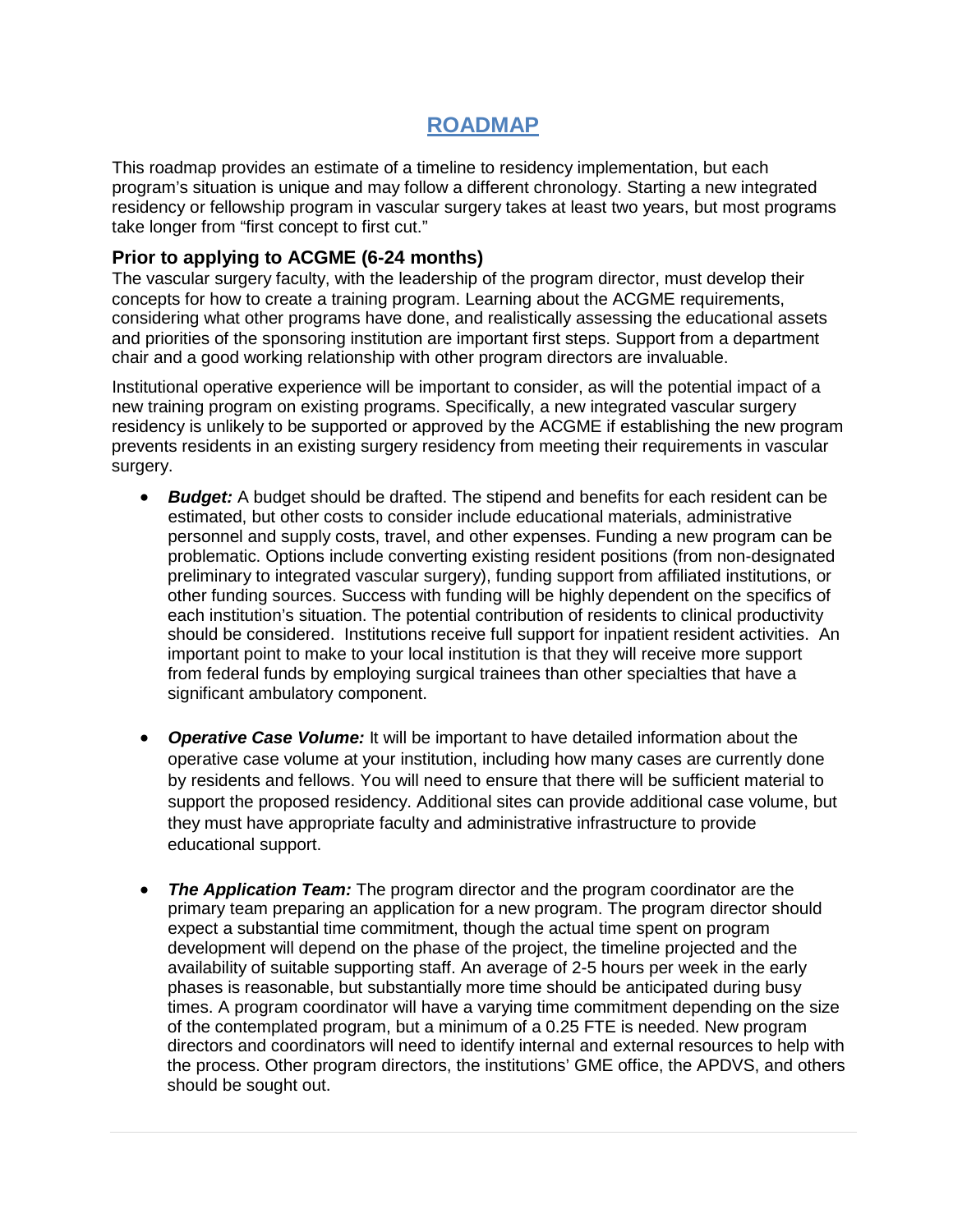**Applying for ACGME accreditation: document preparation (3-12 months)** Preparation of an application, once the program is planned, is a time-consuming process that takes substantial time commitment by the prospective program director. The coordinator may take weeks to months to complete the documentation and to assemble the supporting documents. An experienced coordinator who has previously dealt with the ACGME is a great asset, but a new coordinator can complete the task, with appropriate support. Three to six months is a reasonable time estimate for this process, but it could realistically take more if there are institutional delays in reviewing and approving drafted documentation.

The ACGME lists the steps required to apply for accreditation:

- 1. Confirm that the sponsoring institution for your program has the requisite institutional accreditation. For most academic centers, this will be the case. There may be a need for institutional accreditation by the ACGME if the proposed sponsoring institution does not already have other GME programs or it has only one program.
- 2. Review the accreditation requirements. There are two sets—the institutional requirements, and the specialty program requirements. Last updated in 2008, these are posted online: [http://www.acgme.org/acgmeweb/Portals/0/PFAssets/ProgramRequirements/450\\_vascul](http://www.acgme.org/acgmeweb/Portals/0/PFAssets/ProgramRequirements/450_vascular_surgery_07012007_u07012008.pdf) [ar\\_surgery\\_07012007\\_u07012008.pdf](http://www.acgme.org/acgmeweb/Portals/0/PFAssets/ProgramRequirements/450_vascular_surgery_07012007_u07012008.pdf)
- 3. Determine the deadline for submission. The list of review committee meeting dates is available on the ACGME website at: [http://www.acgme.org/acgmeweb/tabid/150/ProgramandInstitutionalAccreditation/Surgica](http://www.acgme.org/acgmeweb/tabid/150/ProgramandInstitutionalAccreditation/SurgicalSpecialties/Surgery.aspx) [lSpecialties/Surgery.aspx](http://www.acgme.org/acgmeweb/tabid/150/ProgramandInstitutionalAccreditation/SurgicalSpecialties/Surgery.aspx) Typically the Surgery RRC meets in November, February, and June. Generally, the closing date for the agenda precedes each meeting by at least 10 weeks, but you should contact ACGME for specific deadlines regarding new program applications.
- 4. Complete the application form (previously referred to as a Program Information Form or PIF). On the ACGME website there are forms for each specialty and subspecialty. The Vascular Surgery form must be used and it must be the "For New Applications Only" version: [http://www.acgme.org/acgmeweb/tabid/150/ProgramandInstitutionalAccreditation/Surgica](http://www.acgme.org/acgmeweb/tabid/150/ProgramandInstitutionalAccreditation/SurgicalSpecialties/Surgery.aspx) [lSpecialties/Surgery.aspx.](http://www.acgme.org/acgmeweb/tabid/150/ProgramandInstitutionalAccreditation/SurgicalSpecialties/Surgery.aspx) This is a 14-page Word document that will be extensively expanded when completed.
- 5. The form has specific instructions about how many copies to send, what attachments to include, and what to have ready for the site visitor. The application form must be complete and signed by the program director (PD).
- 6. The application must be approved by your institution's Graduate Medical Education Committee (GMEC) and signed by the Designated Institutional Official (DIO). Working with the GMEC and DIO during application preparation can help facilitate the subsequent formal review.
- 7. Send the completed, GMEC-approved application form to the Review Committee for Surgery (address is listed on the application form). There is an application fee required, but the sponsoring institution will be invoiced after the application is processed. The PD and DIO will be notified when your application has been received. The submitted application must be complete. The only additional information that the ACGME accepts is updated

program director/faculty CVs (e.g., to reflect recent ABMS certification), updated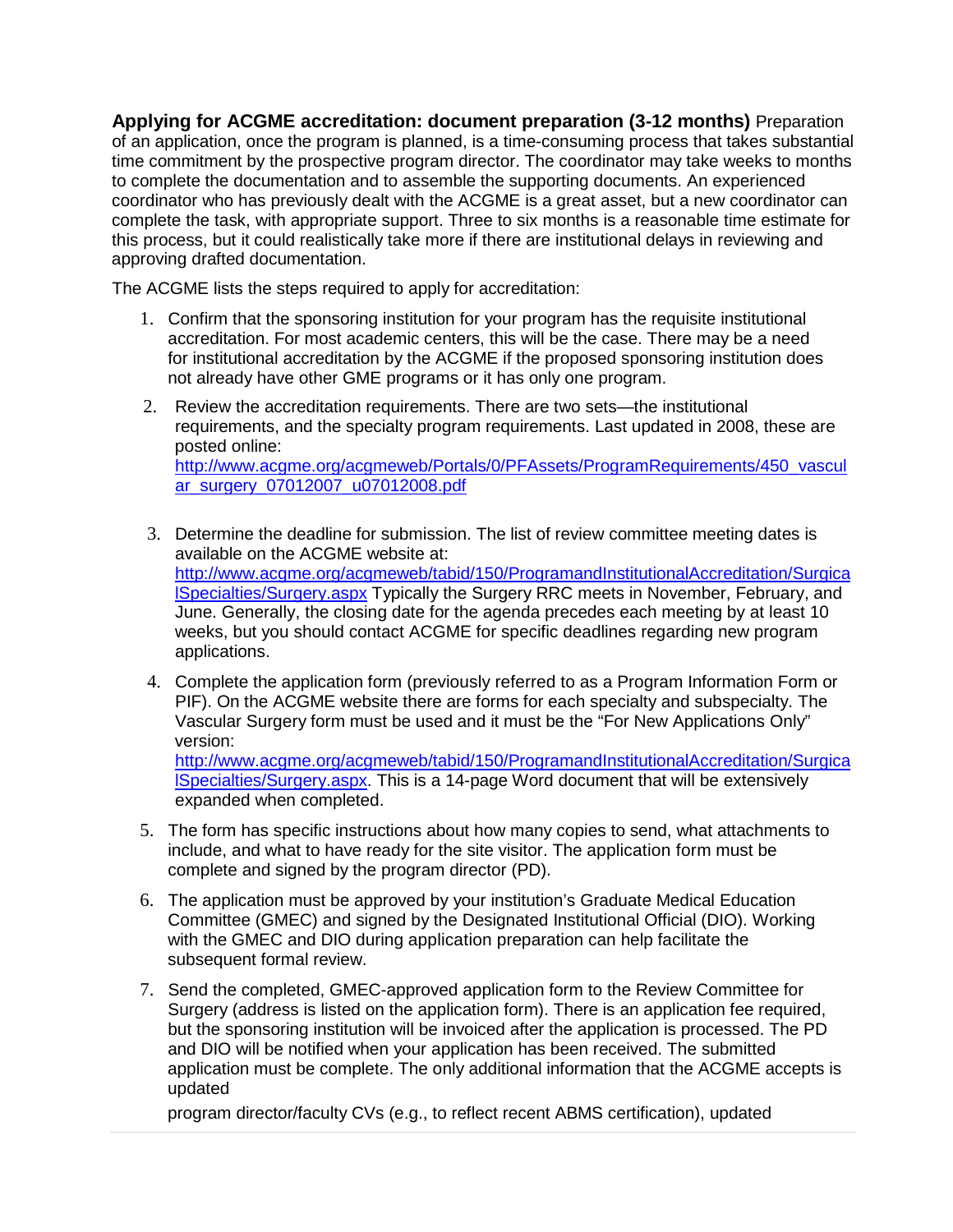procedural data for the institution(s), and updated program letters of agreement (PLAs). This updated information must be received by ACGME staff at least 14 days prior to the site visit. If no site visit is required, this updated information must be received by no later than the agenda closing date for the review committee meeting. However almost all new programs should expect a site visit to be scheduled before accreditation can be granted.

The application requires at least a dozen specific attachments. Some of these may already exist in your institution, or they may be modifications of existing documents. Others, such as goals and objectives for all assignments at each level may be time-consuming to produce. The ACGME requires the submitted package include:

- 1. All Program Letters of Agreement (PLAs)
- 2. Policies and procedures for resident duty hours and work environment
- 3. Moonlighting policy
- 4. Overall educational goals for the program
- 5. Competency-based goals and objectives for all assignments at each educational level
- 6. Forms that will be used to evaluate residents at the completion of each assignment
- 7. Copies of tools the program will use to provide objective assessments of competence in patient care, medical knowledge, practice-based learning and improvement, interpersonal and communication skills, professionalism, and systems-based practice
- 8. The form that will be used to document the semiannual evaluation of the residents with feedback
- 9. Blank copy of the final (summative) evaluation of residents, documenting performance during the final period of education and verifying that the resident has demonstrated sufficient competence to enter practice without direct supervision
- 10. Blank copy of the form that residents will use to evaluate the faculty
- 11. Blank copy of the form that residents will use to evaluate the program
- 12. Policy for supervision of residents (addresses residents' responsibilities for patient care and progressive responsibility for patient management and faculty responsibilities for supervision)

The program director is responsible for the completeness and accuracy of the application. Failure to provide the requested information in the format the ACGME expects can result in a delay in processing the application, citation(s), or an action other that accreditation. One challenge for new program directors, however, is figuring out exactly what the RRC wants and how. ACGME staff can address these questions.

For questions, the 2018 Surgery RRC staff contacts are:

- Executive Director: Donna L. Lamb, DHSc, MBA, BSN (312) 755-5499, [dlamb@acgme.org](mailto:dlamb@acgme.org)
- Associate Executive Director: Cathy Ruiz, MA, (312) 755-5495, [cruiz@acgme.org](mailto:cruiz@acgme.org)
- Senior Accreditation Administrator: Olivia Orndorff, MSLIS, (312) 755-7474 [oorndorff@acgme.org](mailto:oorndorff@acgme.org)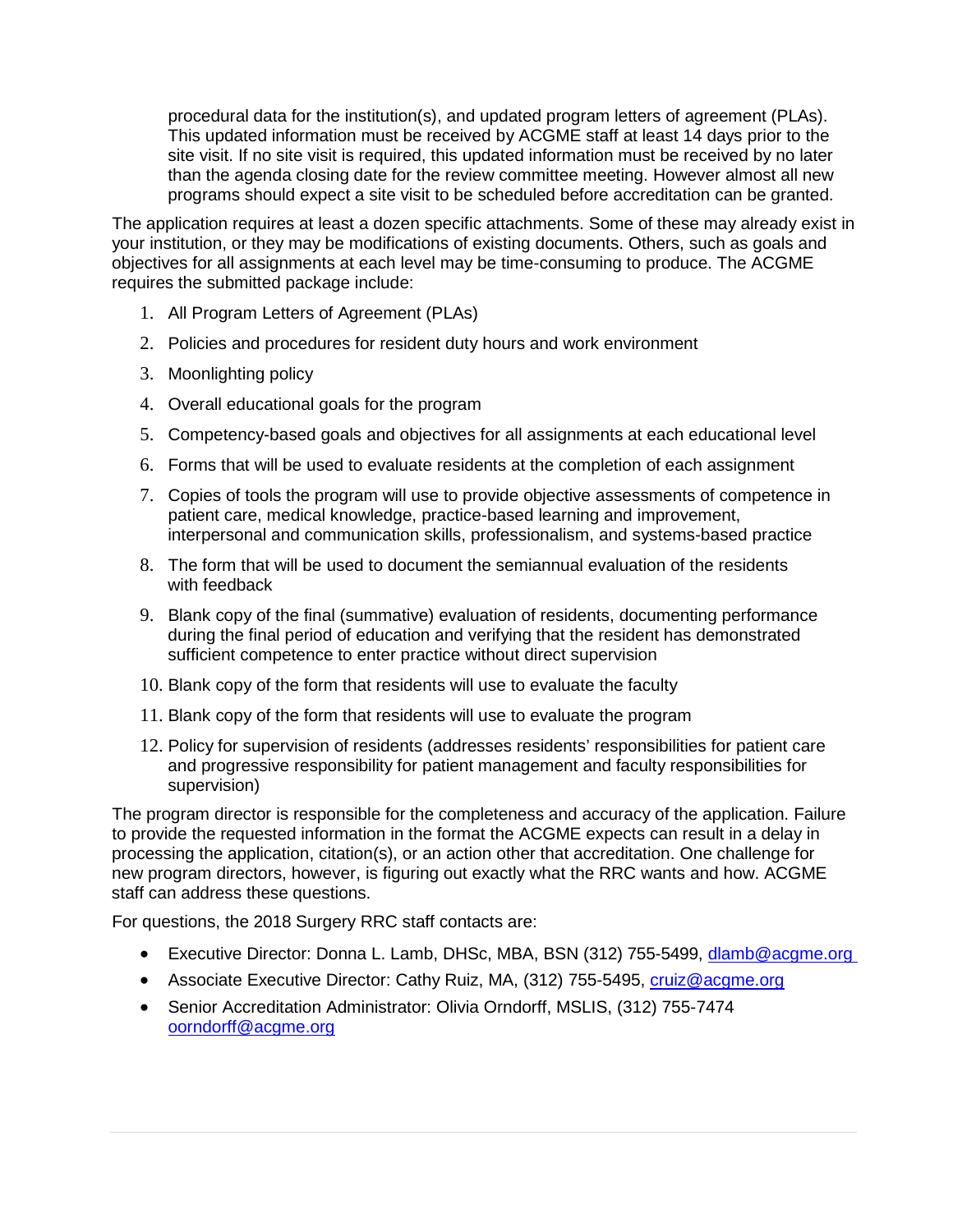The Program Information File (PIF) and supporting documents are submitted to ACGME for review by the Residency Review Committee (RRC) for Surgery. The RRC meets three times yearly. The closing date for the agenda precedes each RRC meeting by at least 10 weeks.

The materials are to be sent to:

Donna Lamb, DHSc, MBA, BSN Executive Director, Review Committee for Surgery Accreditation Council for Graduate Medical Education 401 North Michigan Avenue, Suite 2000 Chicago, IL 60611

#### **Preparing for a site visit (3-6 months after application submission)**

The ACGME tries to assign priority to the processing of new applications, but the process can be lengthy for programs requiring a site visit.

Site visit schedules are set a minimum of four months in advance of the date of the visit, and the site visit report must then be received by the Review Committee at least two months before the meeting for it to be reviewed.

For vascular surgery programs that have had a recent site visit for a vascular surgery fellowship and are in good standing, the RRC may not request an additional site visit as requirement for the review of an application for an additional integrated residency.

#### **Review committee action and notification**

The ACGME will provide an initial notification to the program director and designated institutional official (DIO) the week after the RRC meeting that reviews the application form. The initial e-mail will have few details, but it will let you know what action has been taken. The options are:

- 1. **Initial Accreditation:** The application has been approved.
- 2. **Propose Withhold:** The committee has determined that the proposed program would not be in compliance with accreditation requirements. A rebuttal with additional information can be submitted for review at the next RRC meeting.
- 3. **Defer for a site visit:** If there had not been a site visit for the application, one may be scheduled.
- 4. **Denied**: This response is considered bad.

Formal notification about the application follows in a letter, which generally comes within a few weeks of the RRC action,but can take up to 60 days. The ACGME uses standardized language and format for these letters. Details about the terminology used are available at: <http://www.acgme.org/acgmeweb/Portals/0/KeyStandard.pdf>

The ACGME notification will specify:

- The accreditation status of the program
- Length of training; number of years of resident education the program is accredited to provide.
- Maximum number of residents and number of residents per level of training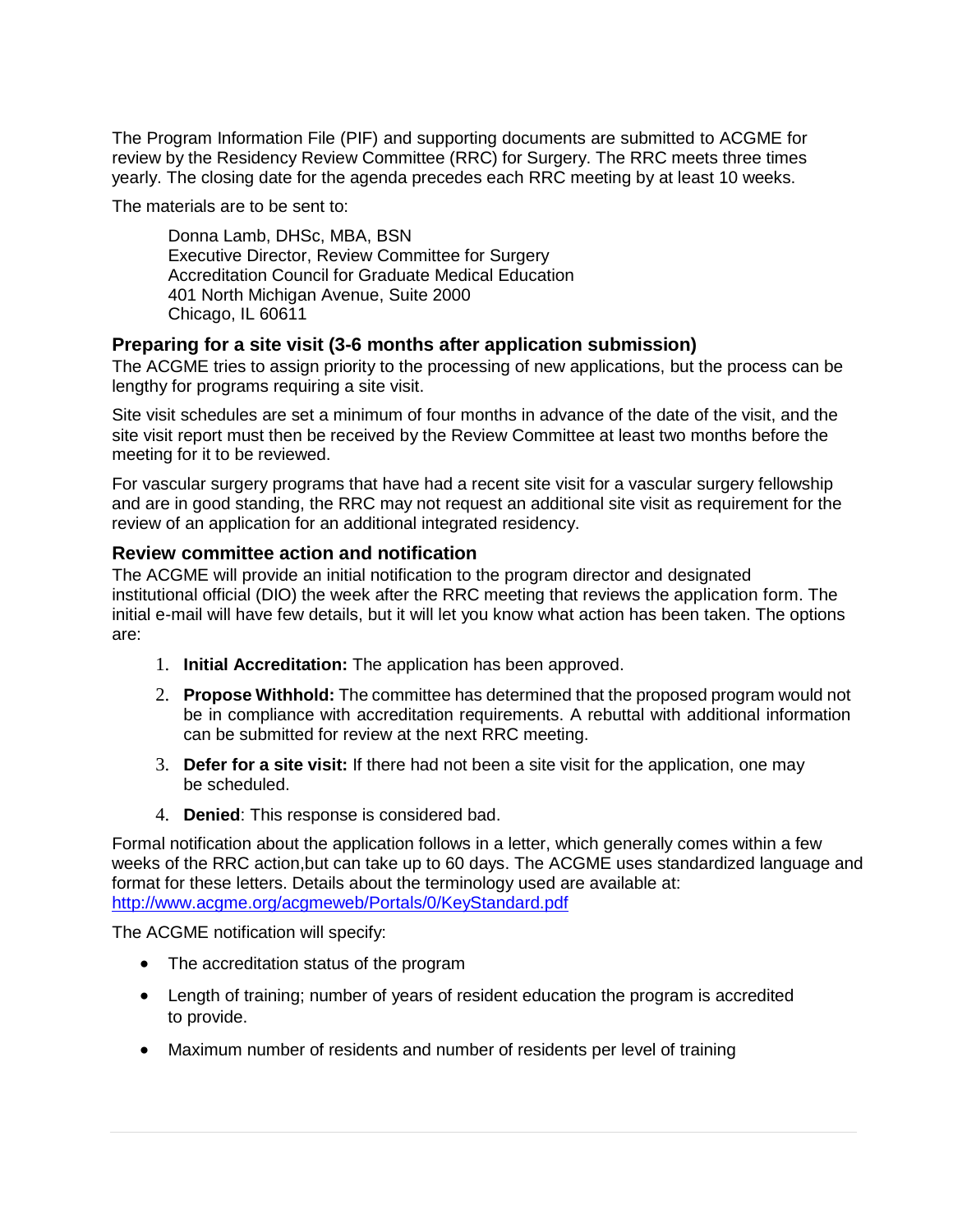- Effective date
- Approximate date of next site visit
- Accreditation cycle length. Initial accreditations are 3 years or less.

The letter will include a listing of "Areas Not in Substantial Compliance" (citations) mostly for existing programs. Each citation will include a descriptive heading, the actual institutional or program requirement for the area that is not in compliance and the Review Committee's brief explanation of non-compliance. If no citations were identified by the Review Committee, this section will include a statement of commendation to the program or institution for demonstrating substantial compliance with the requirements without citation.

#### **Implementing a newly accredited program (9-18 months)**

Once approved by the ACGME, a new program can participate in the Electronic Residency Application Service (ERAS) and the National Resident Matching Program [\(http://www.nrmp.org/\)](http://www.nrmp.org/). The institution's GME office will be able to help get the new program signed up with ERAS and NRMP. Participation in the match is strongly encouraged but is not mandatory.

ERAS [\(https://www.aamc.org/students/medstudents/eras/\)](https://www.aamc.org/students/medstudents/eras/) is a service of the Association of American Medical Colleges (AAMC) that transmits applications, letters of recommendation, transcripts and test scores, and other credentials from applicants and their dean's office to program directors. Applications for a new program can be accepted outside ERAS, but use of ERAS is the *de facto* standard for most potential residents.

For the integrated programs, medical students apply for residency in the fall of their senior year. Interview season is generally December through February. If a new residency is approved by November, it is feasible to recruit, interview, and match a resident to start at the beginning of the next academic year. Match Day for the NRMP is in March of the same year as the appointment.

For the fellowship programs, residents match in the year prior to their final "chief" year of surgical training. The application cycles differs from the integrated residency with the interview season typically in the early spring. Match day for the NRMP is in May. Since residents match a year in advance, you will need to advertise your open resident position outside of the match if you want the fellowship to start in the same academic year it was approved for accreditation. If you plan to start the fellowship in the following academic year, you would follow the standard procedures with the NRMP.

An accreditation decision after the typical window for applications and interview will generally mean waiting until the following year to start, unless there is an identified internal candidate, a resident seeking an off-cycle start, or some other unusual situation. Appointments can be made outside the match to vacant positions beyond the first year of the program after approval by the RRC even in new programs.

There are many ways to advertise a new program. Soon after accreditation, the program will be listed on the ACGME web site. The AAMC lists program and annually updates details of approved residencies. Local, regional, and national meetings offer opportunities to get the word out about a new program. All approved programs are listed on the Association of Program Directors in Vascular Surgery (APDVS) website which also posts open positions on Vascular.Org.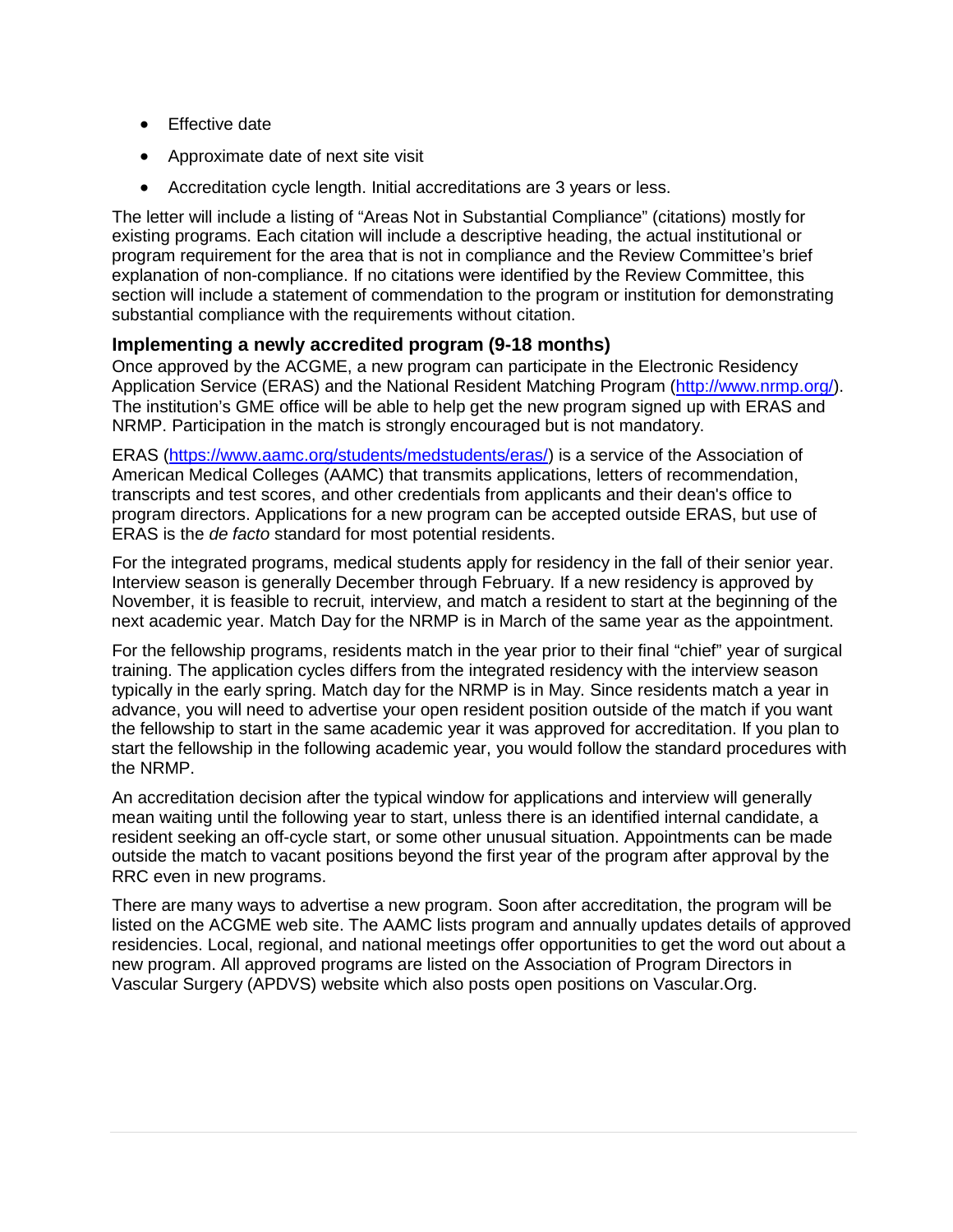It is important for each residency to have its own web site that provides a description of the program, contact information, and information on how to apply.

For integrated programs accredited during the Fall (October/November) RRC meeting, if they wish to participate in the same year's student match in March, the PD will need to contact the RRC by phone in order to have communication sent to the appropriate organizations to permit participation in the match. Similarly, for 5+2 programs accredited during the February RRC meeting, a call would be necessary, as the formal approval letter typically takes about 60 days, and by then match participation will be difficult, if not impossible.

# **Reapplying**

A "Propose Withhold" response from the RRC may be addressed quickly if the problems cited can be resolved with additional documentation. This may represent a delay of only four to eight months. However, if there are substantial areas of non-compliance that cannot be fixed in a timely fashion, or if the application was "Denied", there may be a need to reconsider the proposal.

#### **Maintaining Accreditation**

Maintenance of accreditation changed significantly with the recent implementation of the "Next Accreditation System," which is now fully operational. In this system, programs complete a Program Self-Study every 10 years and subsequently undergo a scheduled site visit. The site visit is scheduled 18 to 24 months after the program has completed its Self-Study. In addition, program data is submitted to the ACGME electronically on an annual basis. Programs are evaluated annually by the Review Committee. This means that programs are evaluated longitudinally, rather than periodically, with a focus on evaluating performance against goals. The system is also designed to help programs establish goals for the future. Further information can be found on the ACGME website at https://acgme.org/What-We-Do/Accreditation/Site-Visit/Eight-Steps-to-Prepare-for-the-10-Year-Accreditation-Site-Visit.

| <b>Current Accreditation System</b>                                          | <b>Next Accreditation System</b>                             |
|------------------------------------------------------------------------------|--------------------------------------------------------------|
| Site visits every five years<br>(or less)                                    | Scheduled site visits every 10<br>years                      |
| Programs evaluated by Review<br>Committee in conjunction with<br>site visits | Program data evaluated annually<br>by the Review Committee   |
| Large printed Program<br>Information Form (PIF)                              | No PIF; data transmitted<br>electronically to ACGME annually |
| Periodic evaluation                                                          | Longitudinal evaluation                                      |
| Process-oriented (provide<br>appropriate documentation)                      | Performance-oriented (evaluate<br>performance against goals) |
| Future goals not addressed                                                   | Help programs establish goals for<br>the future              |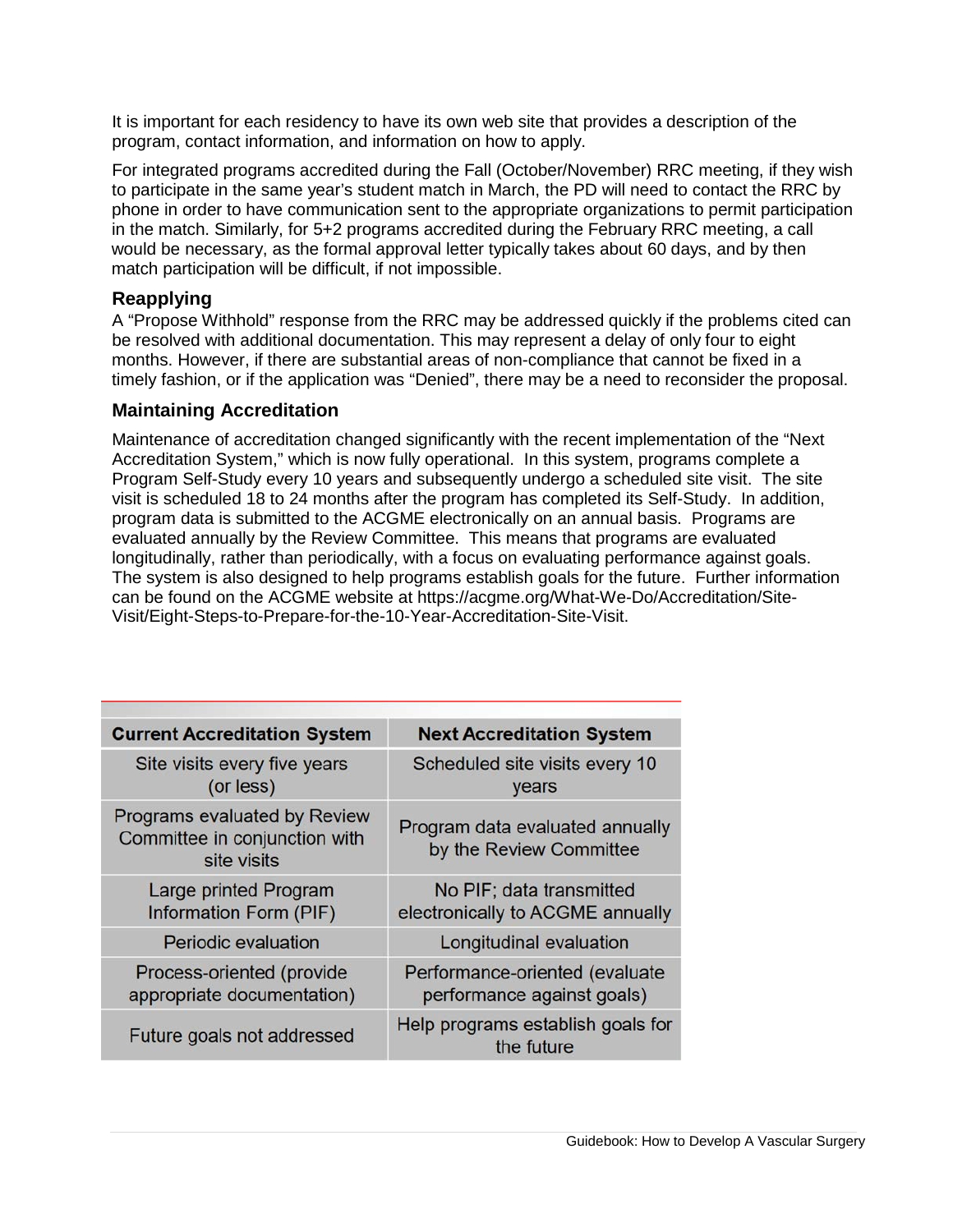# **MECHANISMS TO OBTAIN FUNDING**

<span id="page-23-0"></span>With the aging population and the expansion of minimally invasive vascular services there will be a need over the next two decades for increasing numbers of vascular surgeons. It is important that we as a specialty supply that need by expanding existing training programs or by creating new positions in vascular practices currently without fellowships. One of the major challenges will be funding these new positions and/or programs.

The Society for Vascular Surgery and the Association of Program Directors in Vascular Surgery have jointly developed several strategies to consider when seeking funding for:

- A new vascular surgical fellowship or residency
- Conversion of an existing vascular fellowship to a 0+5 residency

#### **Background**

Securing funding for new 0+5 or 5+2 training pathways is challenging, as they fall under the existing FTE residency caps, which were established by the Balanced Budget Act (BBA) of 1997. The BBA froze reimbursable numbers of residency slots as of 1996, except for rural hospitals.

The only way that hospitals can increase residency numbers is by finding alternative funding or by eliminating other ACGME hospital positions. As vascular training program directors work with their hospital administrators and department chairs to identify sources of funding for new programs or conversion of 5+2 programs to 0+5, they might consider one or more of the following strategies.

#### **What is the math?**

- To establish a traditional 5+2 vascular fellowship, your hospital would need to provide two positions per year.
- To establish a 0+5 residency in vascular surgery, your hospital will need to provide an additional five positions per year (albeit one position will be necessary the first year that the residency begins, two in the second year….and five positions by year five).
- To convert a 5+2 fellowship to a 0+5 residency will require your hospital to eventually provide an additional three positions per year.

#### **Strategies**

- 1. The funding that hospitals receive to support fellows during post graduate years 6 and 7 in 5+2 programs is 50% of the amount received by hospitals to support a resident during years 4 and 5 of a 0+5 program. CMS pays for "fellowship" positions or positions beyond the traditional 5 year surgical training at 1/2 the usual level. Thus, if you convert a 5+2 program to a 0+5 program, the hospital will receive twice as much funding when the two "fellowship" years are converted to two "residency" positions.
- 2. Many general surgical programs have preliminary or undesignated positions. Individuals that match into these positions will participate in a general surgical residency for two years and then accept a position in a surgical subspecialty, or in another specialty, or in a general surgical residency at another institution. The quality of candidates that accept these positions is variable. You may be able to negotiate the conversion of funding of one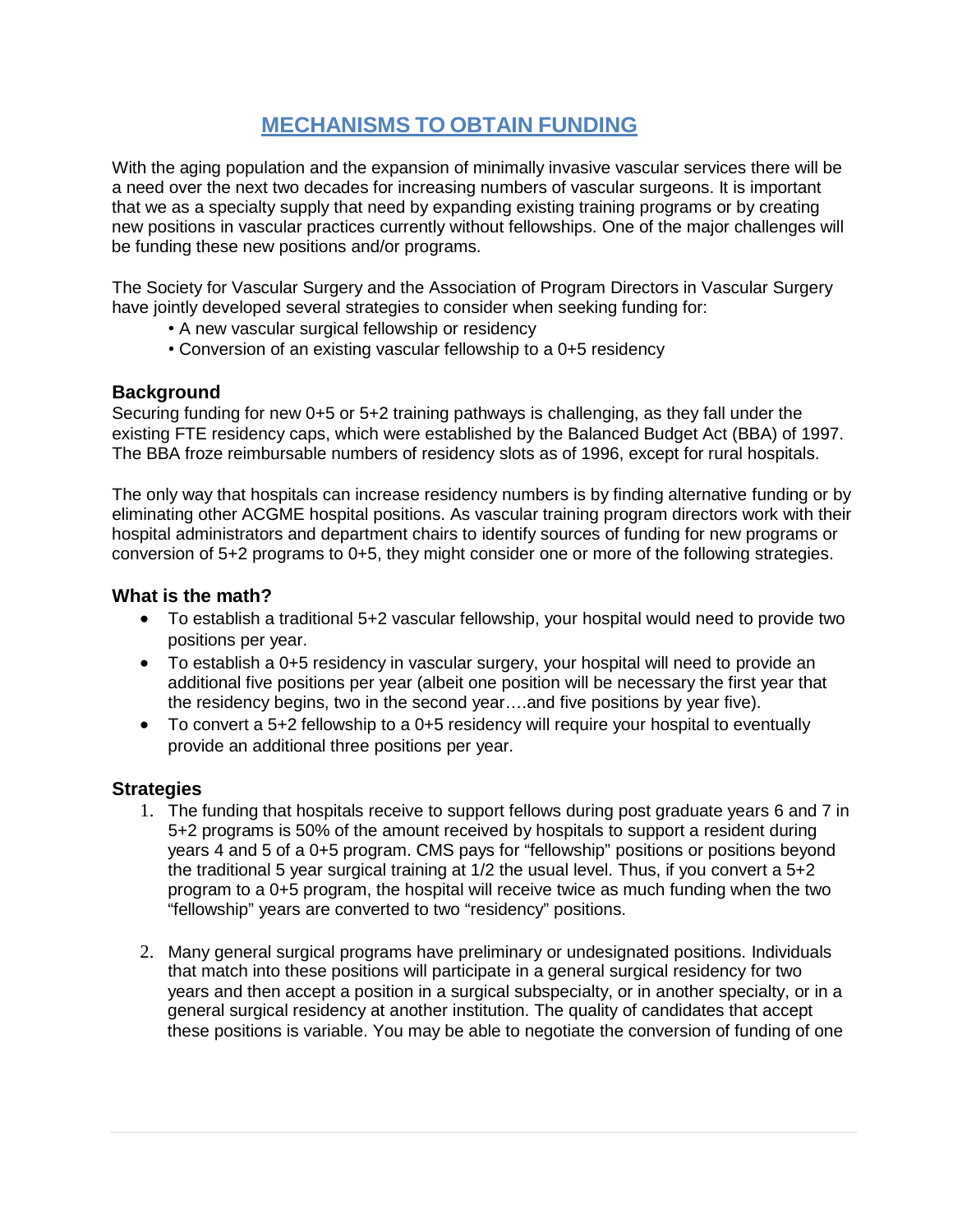of these positions to support vascular training positions, either a 5+2 or 0+5. For example: one of these 2 year preliminary positions could be converted into the first two years of a 0+5 vascular residency program which will now be consistently filled with very strong first and second year residents, improving the quality of the general surgical residency. This will be appealing to your department chair and general surgery program director. If you acquire one of these preliminary, two year, positions for your 0+5 vascular residency, you will need the hospital to fund only an additional three positions, not five. Similar arguments can be made in case of starting a fellowship.

- 3. Each year, in every hospital in the country, many ACGME-approved positions go unfilled. Some of these positions are repetitively unfilled. A logical argument could be made to eliminate repetitively unfilled positions at your hospital and using these resources to contribute funding for a new vascular surgery fellowship or residency. Data from 2010 show that most all specialties filled less than 100 percent of their designated positions. The GME office can provide you this data for your own institution.
- 4. Many hospitals are now employing physician extenders for surgical services since the 80- hour work week has diminished the amount of time that surgical residents can provide patient care. *Physician extenders are frequently used for busy vascular services.* Transfer of the resources now used to pay physician extenders to the funding of a vascular training program is a much more cost-effective way for hospitals to gain additional man or woman power for patient care. From the hospital's perspective, it is more cost-effective to fund an additional residency position than to employ physician extenders. Even with the 80-hour work week, residents cost less per hour than do physician extenders.
- 5. It will be helpful to discuss your plans with your hospital administrator. When doing so, you might use the following talking points:
	- Vascular surgery, if performed efficiently remains an extremely profitable business for hospitals. As the marginal profit related to cardiac catheterization procedures diminishes, many hospitals are looking to expand their vascular programs in order to increase revenue.
	- Creation or expansion of a vascular fellowship or residency raises the prestige of the institution. The institution now becomes a training site for new vascular specialists.
	- Creation of a training program increases the ability of an institution to care for more complex patients and a higher volume of patients.
	- Creating or expanding vascular training programs is a first step in creating a tertiary vascular referral service that will directly contribute to hospital profitability.
- 6. A 0+5 Vascular Surgery Residency could be created through the conversion of an existing general surgery categorical 5-year position. This may be an appealing alternative for general surgical residencies with a large number of categorical positions and a marginal number of complex general surgical procedures (e.g. esophageal/ pancreatic/ endocrine/ thoracic interventions). That said, it would be unusual for a general surgical program to "give up" one of its categorical positions for a vascular residency.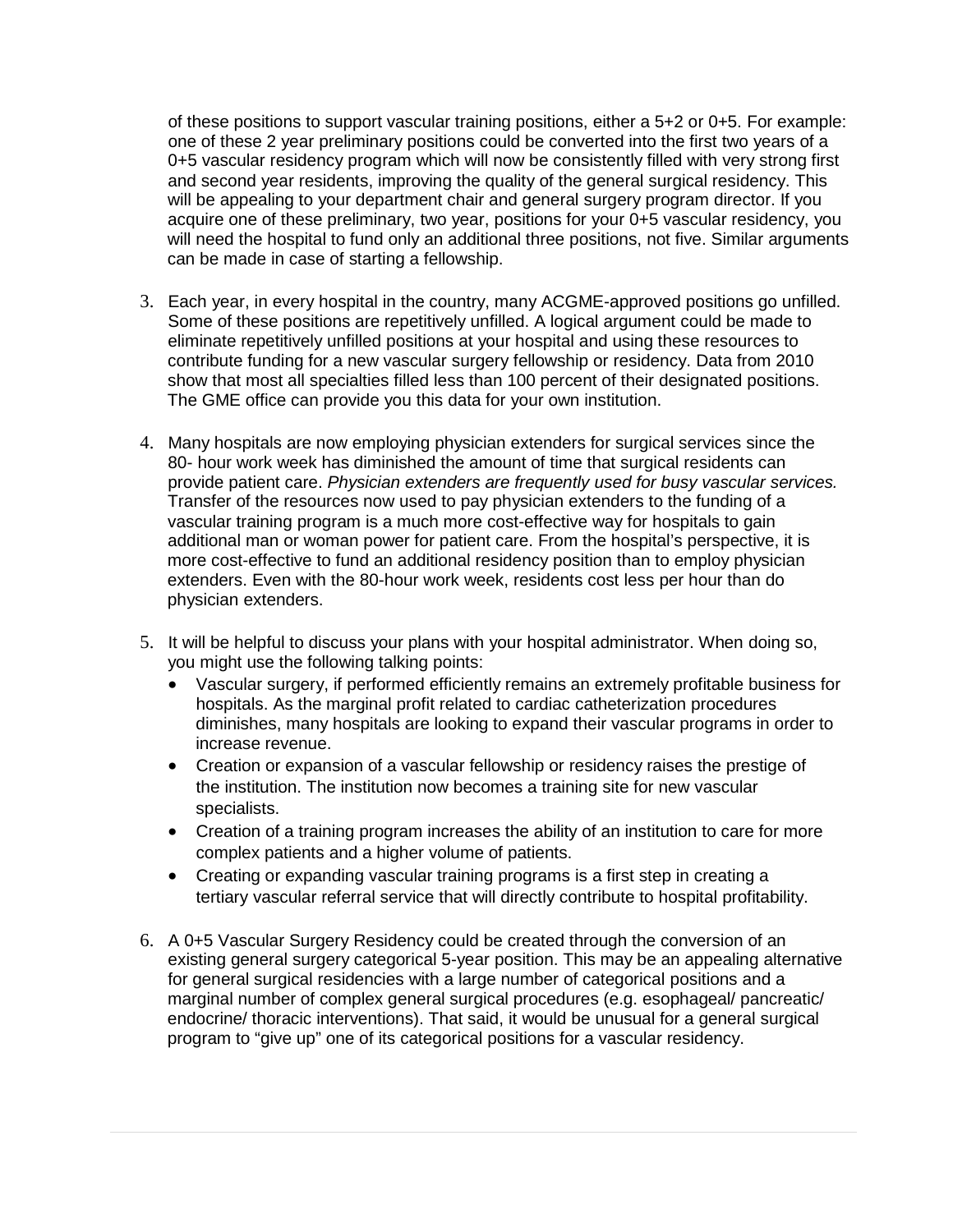# **FREQUENTLY ASKED QUESTIONS**

<span id="page-25-0"></span>**What is ACGME?**

Accreditation Council for Graduate Medical Education [http://www.acgme.org](http://www.acgme.org/)

# **Who can I contact at the ACGME with questions regarding Vascular Surgery training programs and program directors?**

- Executive Director: Donna L. Lamb, DHSc, MBA, BSN (312) 755-5499, [dlamb@acgme.org](mailto:dlamb@acgme.org)
- Associate Executive Director: Cathy Ruiz, MA, (312) 755-5495, [cruiz@acgme.org](mailto:cruiz@acgme.org)
- Accreditation Assistant, RC: Kelsey Sill, (312) 755-5784, [ksill@acgme.org](mailto:ksill@acgme.org)
- Data Systems Technical Support, (312) 755-7474, ads@acgme.org

# **Does ACGME have FAQs on new program applications and/or commonly asked questions regarding accreditation of vascular surgery programs?**

Yes, you can find them online at: [www.acgme.org](http://www.acgme.org/)

Common Program Requirements: https://www.acgme.org/Portals/0/PFAssets/ProgramRequirements/CPRs\_2017-07-01.pdf

Common Program Requirements FAQ: https://www.acgme.org/Portals/0/PDFs/FAQ/CommonProgramRequirementsFAQs.pdf

Vascular Surgery Program Requirements:

[https://www.acgme.org/Portals/0/PFAssets/ProgramRequirements/450VascularSurgery2018.pdf?v](https://www.acgme.org/Portals/0/PFAssets/ProgramRequirements/450VascularSurgery2018.pdf?ver=2018-06-19-094541-077) [er=2018-06-19-094541-077](https://www.acgme.org/Portals/0/PFAssets/ProgramRequirements/450VascularSurgery2018.pdf?ver=2018-06-19-094541-077)

ACGME Glossary of Terms:

https://www.acgme.org/Portals/0/PDFs/ab\_ACGMEglossary.pdf?ver=2018-05-14-095126-363 New Program Application Instructions:

<http://www.acgme.org/acgmeweb/Portals/0/ApplicationInstructions.pdf>

New Program FAQ:

[http://www.acgme.org/acgmeweb/Portals/0/fs\\_faq.pdf](http://www.acgme.org/acgmeweb/Portals/0/fs_faq.pdf)

# **Who can be a program director?**

Qualifications of the program director must include:

1) requisite specialty expertise and documented educational

and administrative experience acceptable to the Review

**Committee** 

2) current certification in the subspecialty by the American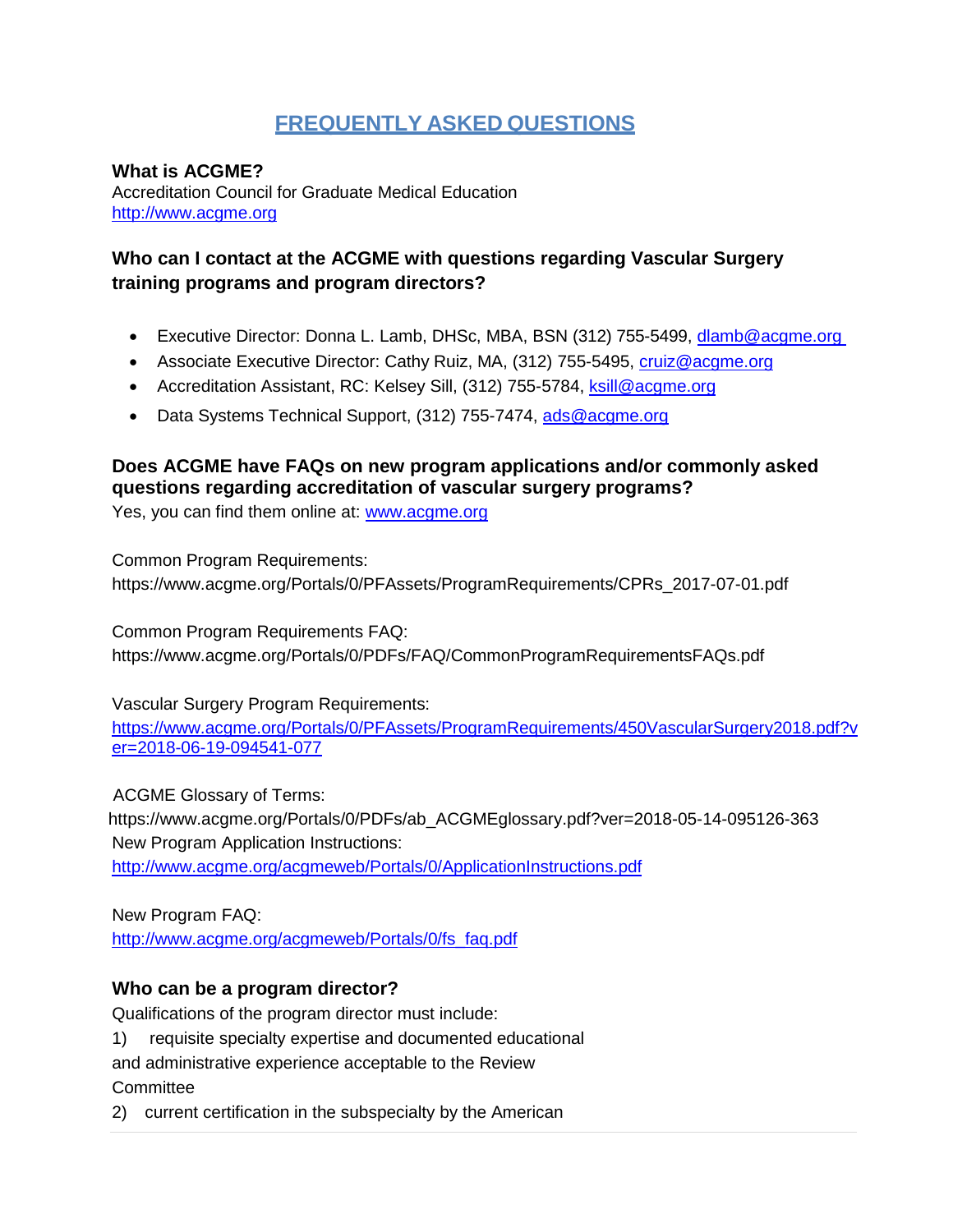Board of Surgery, or subspecialty qualifications that are

acceptable to the Review Committee

3) current medical licensure and appropriate medical staff appointment.

4) Must be >5 years out of vascular training or have served as Associate PD for 3-year term

# **Who can be an associate/assistant program director (APD)?**

The ACGME officially does not recognize the position of an APD. As such, there are no specific requirement in terms of qualification. However, an APD is typically a more junior faculty with an interest in trainee education with an intent on becoming a PD in the future.

# **Our institution currently has a Vascular Surgery Fellowship. Can I appoint a separate program director for the Integrated Vascular Residency?**

A single program director must be appointed for all vascular surgery training programs. One program director must oversee any and all vascular surgery fellowships, integrated residencies and 4+2 programs.

# **I've just been named program director. Do I need to notify any agencies or accrediting bodies?**

The sponsoring institution's GMEC (Graduate Medical Education Committee) must approve a new program director or any change in the position. Once approved, the program director must submit this change to the ACGME via ADS (Accreditation Data System).

# **Can the program director be a DO?**

The RRC does not require that the vascular surgery program director be an MD. A DO with specialty qualifications in Vascular Surgery will need to be reviewed by the RRC.

# **I would like to share the program director experience with other faculty in my**

#### **group. Can we alternate yearly?**

No. The term of the program director as a general rule must be the duration of the program plus one year as continuity is essential. For fellowship the minimum appointment term is 3 years but 5 are preferable. For an Integrated 0+5 program, the term of appointment should be six years or longer. Appointing an associate director however is permissible and can be used to help improve the educational experience and share the workload.

# **Where can I find the program requirements for the Integrated 0+5 Vascular Program?**

Requirements for the Vascular Surgery Fellowship, Integrated Program, Program Director and components of the program can be found on the ACGME website under the RRC – Surgery heading: in the Vascular Surgery Program Requirements, Section II A. [https://www.acgme.org/Portals/0/PFAssets/ProgramRequirements/450VascularSurgery2018.pdf?](https://www.acgme.org/Portals/0/PFAssets/ProgramRequirements/450VascularSurgery2018.pdf?ver=2018-06-19-094541-077) [ver=2018-06-19-094541-077](https://www.acgme.org/Portals/0/PFAssets/ProgramRequirements/450VascularSurgery2018.pdf?ver=2018-06-19-094541-077)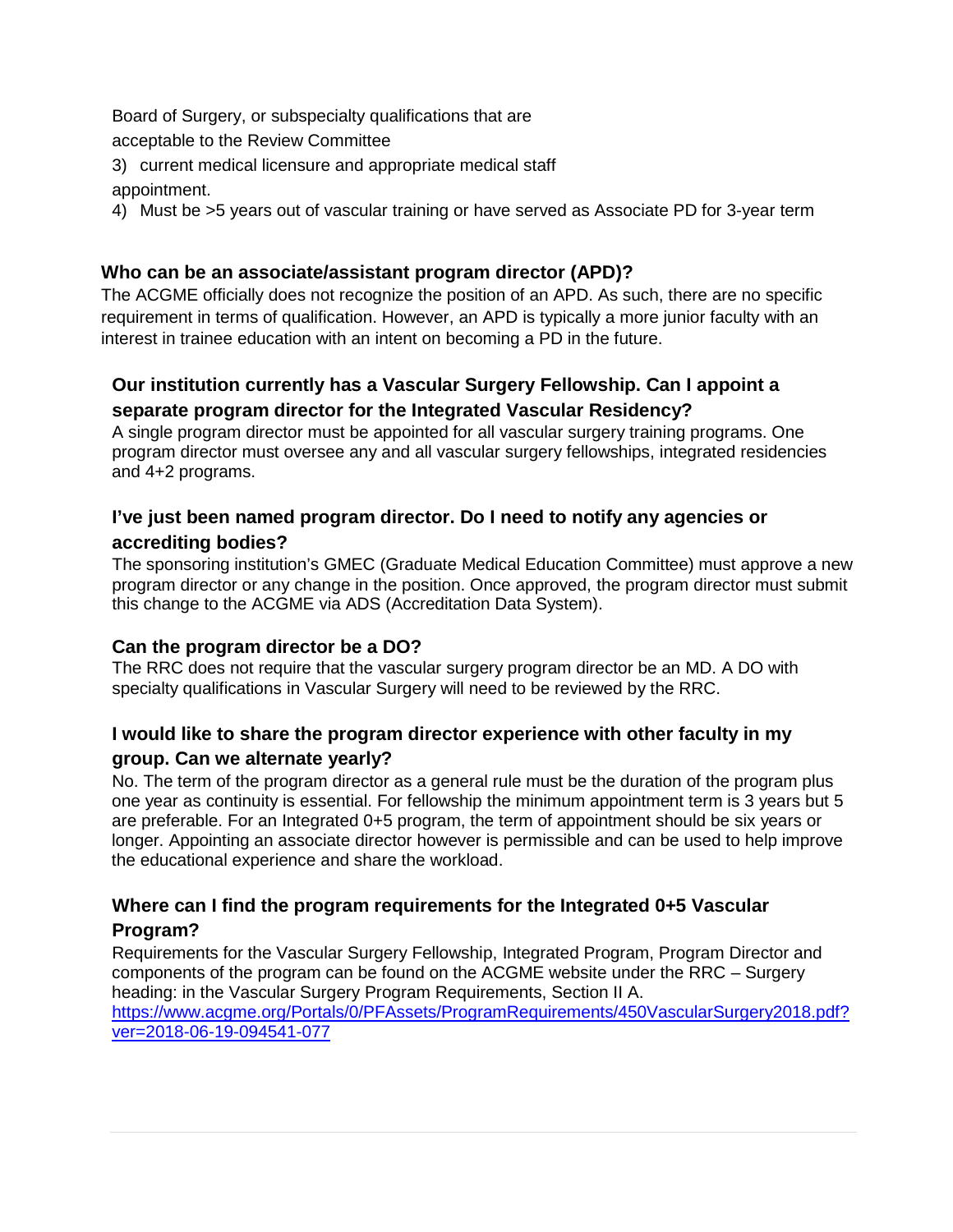#### **What is ERAS?**

ERAS (Electronic Residency Application Service) is a service that transmits applications, letters of recommendation, transcripts, USMLE scores. Students and residents interested in applying to a program need to submit their application through ERAS. Applicants are assigned an AAMC ID# which is then used for ranking interest in matching to various programs.

#### **We just got approved! Now, how do we get listed on ERAS or participate in the match?**

Students and residents apply for residency and fellowship training match through the NRMP (National Resident Matching Program) after submitting their materials through the system. Contact NRMP to learn how to participate in the match.

- NRMP Support Line: 866-653-6767, [support@nrmp.org](mailto:support@nrmp.org)
- NRMP Policy Line: 202-400-2235, [policy@nrmp.org](mailto:policy@nrmp.org)

For integrated programs accredited during the Fall (November) RRC meeting, if they wish to participate in the same year's student match in March, the PD will need to contact the RRC by phone in order to have communication sent to the appropriate organizations to permit participation in the match. Similarly, for 5+2 programs accredited during the February RRC meeting, a call would be necessary, as the formal approval letter typically takes about 60 days, and by then match participation will be difficult, if not impossible.

#### **Can I copy someone's curriculum or do I need to make my own?**

Many components from vascular surgery curriculums at various institutions are similar and able to serve as a foundation from which to build. Each program however will find local variability that requires tailoring of the curriculum to match the sponsoring institutions goals and program requirements.

#### **Core curriculum for 0+5 – what do people recommend?**

Local institution strengths will vary from program to program, thus what may work in one institution may not work at another. There much be a core surgical education experience of 24 months combined with 36 months of documented educational experiences concentrated in vascular surgery. The core rotations can be distributed over the first 2-4 years, with the majority of programs opting to dispersing the 24 months of core training over the first three years while mixing in the required 36 months of Vascular Surgery as early as the first year. Local strength at a senior resident level on a general surgery service in the fourth year may warrant placing the Integrated 0+5 resident on the rotation if the education experience is exceptional.

#### **How do I prepare for a site visit?**

For most site visits, the site visitors will use only the information collected via the ADS, and the program staff will not need to complete documentation prepared specifically for the site visit. A small number of site visits require documentation prepared specifically for the visit. These include: 1) application for accreditation; 2) the full site visit at the end of the two-year period of "initial accreditation", which requires completion of an updated version of the specialty-specific portion of the application document; and the 10-year site visit, which requires completion and uploading of the self-study summary 12-18 months before the site visit.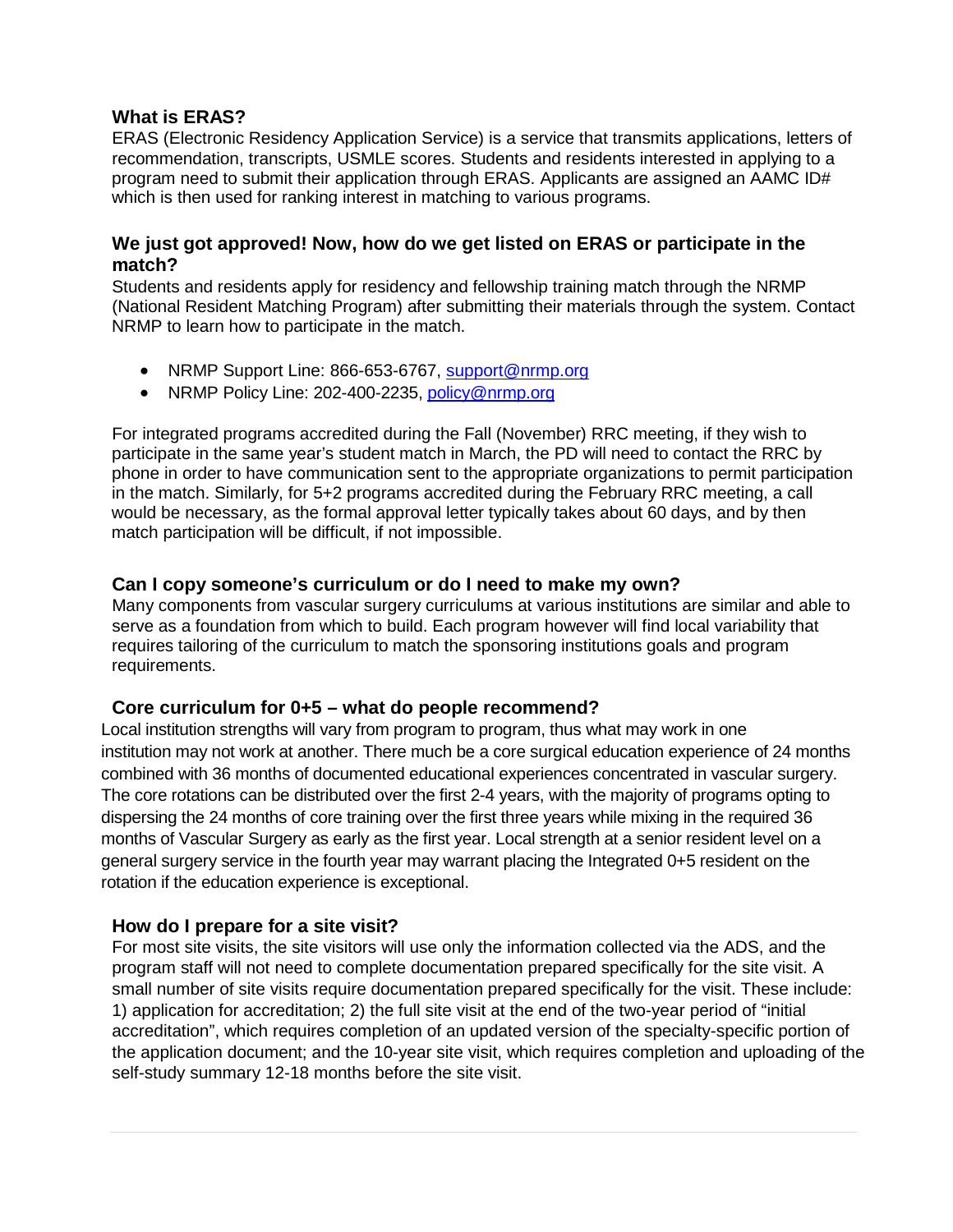The APDVS has a slide deck for the new program directors workshop on this topic: [https://vascular.org/sites/default/files/Preparation\\_Site\\_Visit\\_051010.pdf](https://vascular.org/sites/default/files/Preparation_Site_Visit_051010.pdf) A FAQ also can be found online at: [www.acgme.org/What-We-Do/Accreditation/Site-Visit/Site-](http://www.acgme.org/What-We-Do/Accreditation/Site-Visit/Site-Visit.FAQs)[Visit.FAQs](http://www.acgme.org/What-We-Do/Accreditation/Site-Visit/Site-Visit.FAQs)

#### **When a surgery is performed and more than one procedure is performed in that surgery, can all of the performed procedures be listed in the institutional operative experience (i.e. if both an open aortic reconstruction and a distal bypass or stenting were performed on a patient during the same surgery)?**

Yes, they can be counted for institutional volumes for applications. Although, please note the policy is different for residents recording their operative experience.

#### **How can I compare our current volume of vascular cases to the national averages at other programs?**

ACGME provides Vascular Surgery Case Logs (National Data Reports) you can review at: [http://www.acgme.org/acgmeweb/tabid/274/DataCollectionSystems/ResidentCaseLogSystem/Ca](http://www.acgme.org/acgmeweb/tabid/274/DataCollectionSystems/ResidentCaseLogSystem/CaseLogsStatisticalReports.aspx) [seLogsStatisticalReports.aspx](http://www.acgme.org/acgmeweb/tabid/274/DataCollectionSystems/ResidentCaseLogSystem/CaseLogsStatisticalReports.aspx)

#### **How do I join APDVS?**

Membership is automatically granted to all accredited vascular surgery training programs. Membership provides complimentary registration to the APDVS Spring Meeting and access to the APDVS membership directory, online resources, and other email communications. Dues are \$700 annually for programs. To become a member, please contact the APDVS office at [apdvs@vascularsociety.org.](mailto:apdvs@vascularsociety.org.)

#### **Should my program coordinator attend the APDVS Spring Meeting?**

Many program directors have found it very valuable to have their program coordinators attend the APDVS Spring Meeting as it features combined educational programming for program directors and coordinators. Additionally, the Association of Vascular Surgery Coordinators (AVSC) hosts educational sessions for program coordinators in conjunction with the Spring Meeting. The AVSC educational sessions have proven to be a great resource for new program coordinators.

#### **How do program coordinators join AVSC?**

AVSC membership and Spring Meeting registration is complimentary for vascular program coordinators. Additional AVSC information and resources can be found online at: <https://vascular.org/apdvs/coordinators>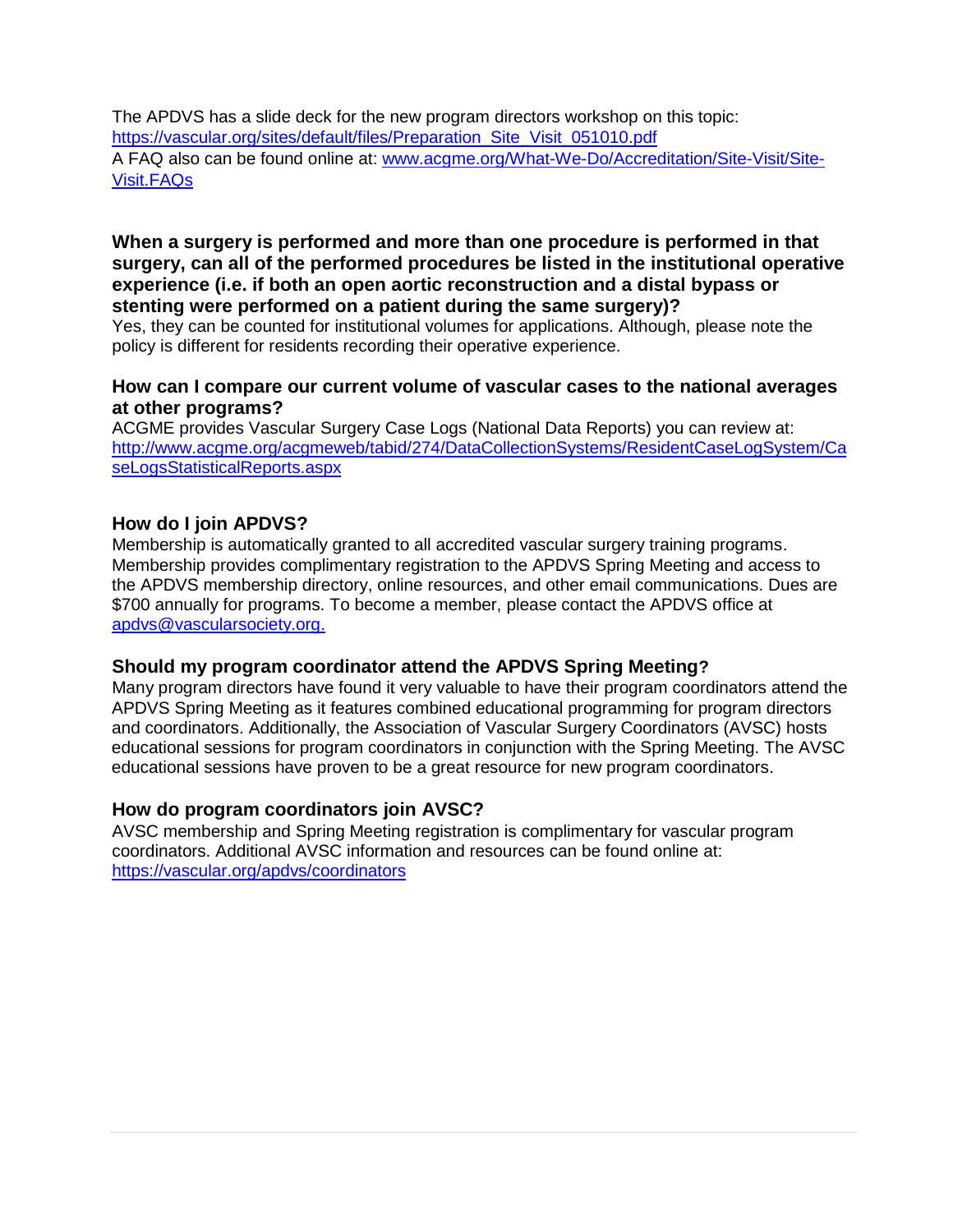# **SAMPLE PIFS AND POLICIES**

<span id="page-29-0"></span>*Requests for documents to be emailed should be dire[cted to apdvs@vascularsociety.org.](mailto:ekalata@vascularsociety.org)*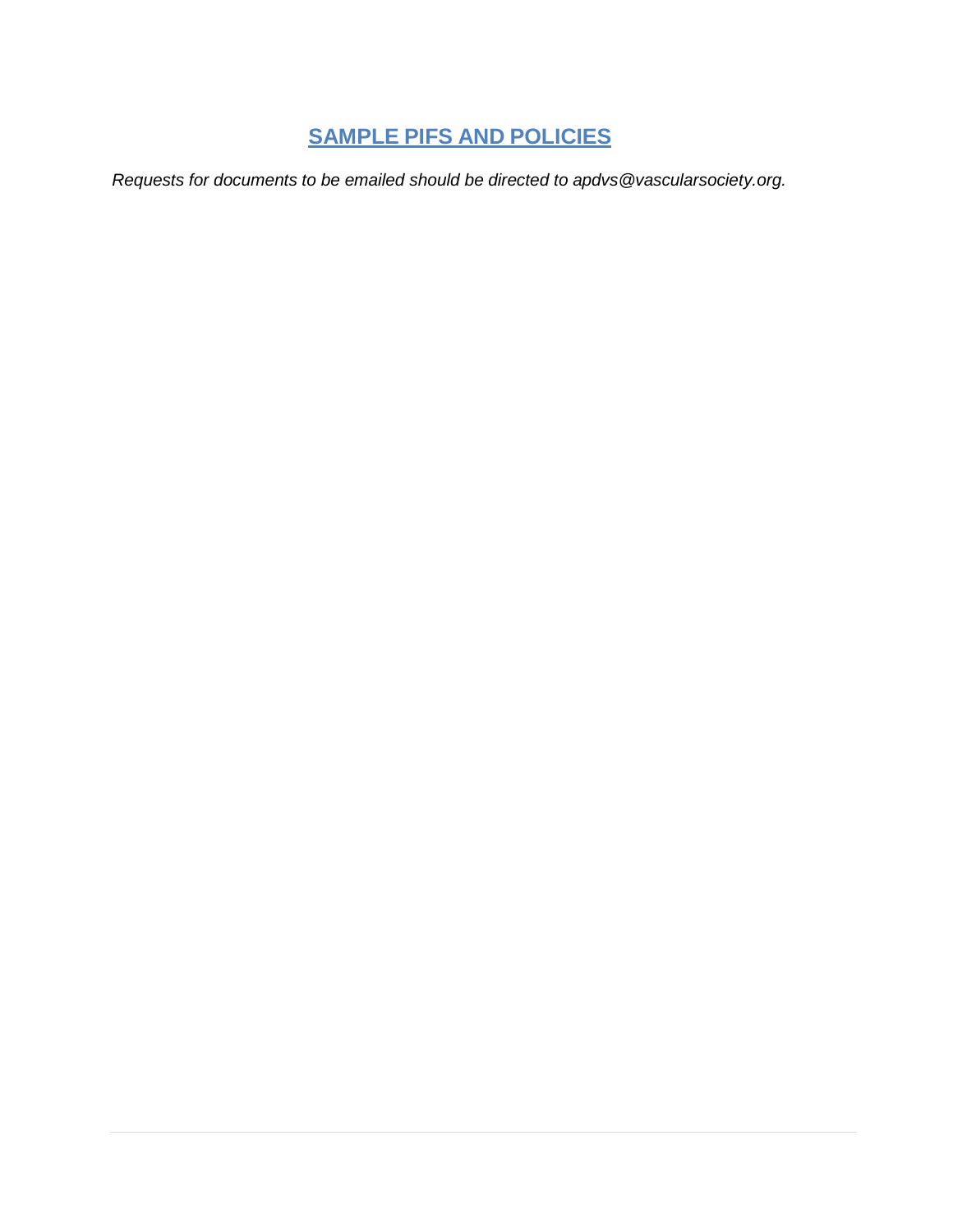# **RESOURCES/CONTACTS**

Please note: The following program directors and program coordinators have generously volunteered to serve as advisors and mentors.

#### **0+5/5+2**

Rabih Chaer UPMC [chaerra@upmc.edu](mailto:chaerra@upmc.edu) 412-802-3024

Raghu Motaganahalli Indiana University [rmotagan@iupui.edu](mailto:rmotagan@iupui.edu) 317-962-0280

David Dawson University of California at Davis [david.dawson@ucdmc.ucdavis.edu](mailto:david.dawson@ucdmc.ucdavis.edu) 916-734-8122

Linda Harris University at Buffalo, SUNY [lmharris@buffalo.edu](mailto:lmharris@buffalo.edu) 716-887-4807

Joseph L. Mills Baylor College of Medicine Program [joseph.mills@bcm.edu](mailto:joseph.mills@bcm.edu)

Jeffrey Jim Washington University School of Medicine [jimj@wustl.edu](mailto:jimj@wustl.edu) 314-362-7145

Malachi Sheahan Louisiana State University [msheah@lsuhsc.edu](mailto:msheah@lsuhsc.edu) 504-412-1960

William Jordan, Jr. Emory University School of Medicine [william.d.jordan@emoryhealthcare.org](mailto:william.d.jordan@emoryhealthcare.org)

Apostolos Tassiopoulos Stony Brook Medicine [apostolos.tassiopoulos@stonybrookmedicine.edu](mailto:apostolos.tassiopoulos@stonybrookmedicine.edu)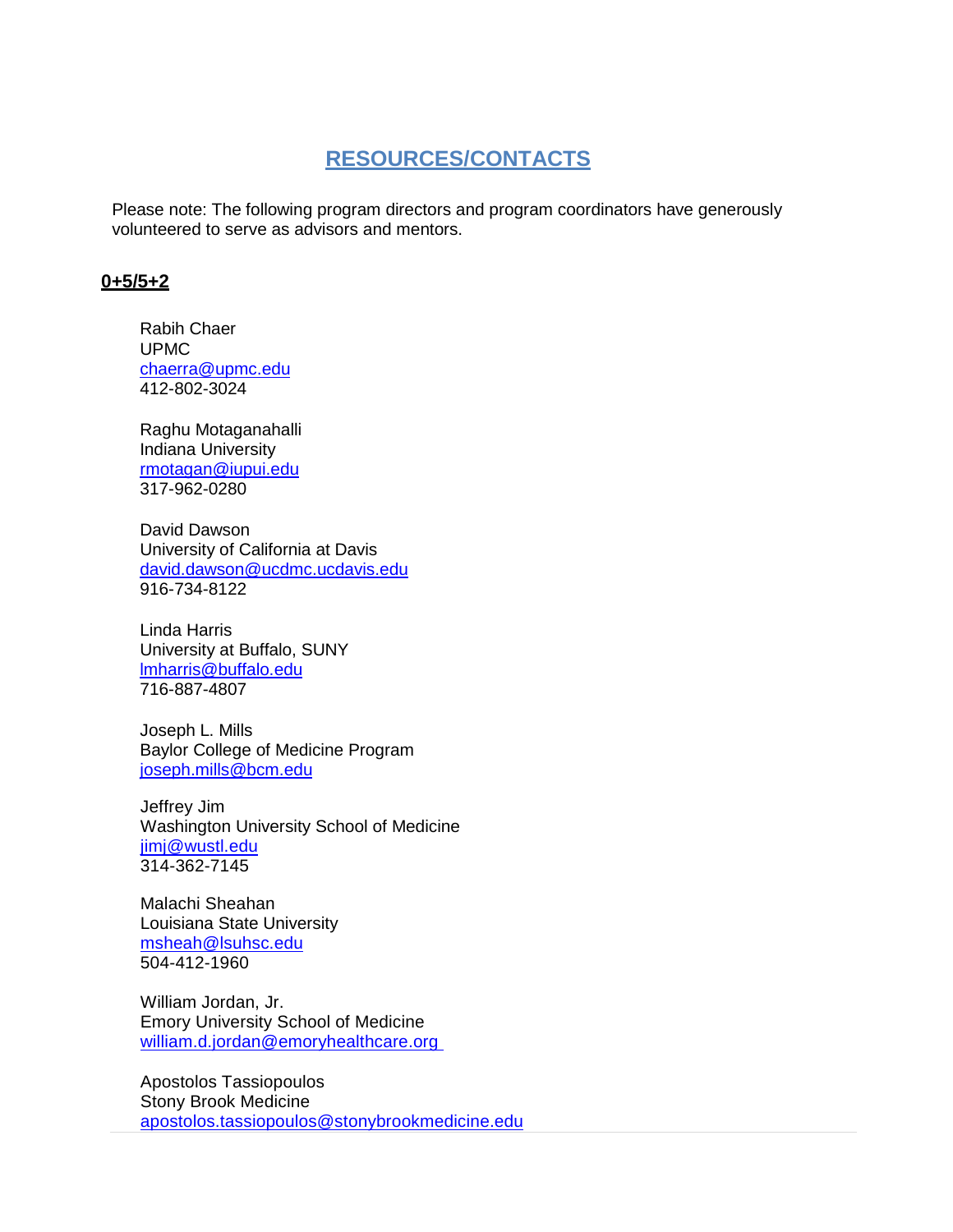Murray Shames University of South Florida Morsani Program [mshames@health.usf.edu](mailto:mshames@health.usf.edu) 813-259-0921

Benjamin Pearce, MD University of Alabama Medical Center [bjpearce@uabmc.edu](mailto:bjpearce@uabmc.edu) (205) 934-2003

Dawn Coleman, MD University of Michigan [dawnbarn@umich.edu](mailto:dawnbarn@umich.edu) 734-763-0250

Jonathan Bath, MD University of Cincinnati [jonathanbath@hotmail.c](mailto:jonathanbath@hotmail.com) [om](mailto:jonathanbath@hotmail.com) 513-558-5367

Angela Kokkosis, MD Stony Brook Medicine/University **Hospital** SUNY at Stony Brook Health Science Center Department of Surgery [angela.kokkosis@stony](mailto:angela.kokkosis@stonybrookmedicine.edu) [brookmedicine.edu](mailto:angela.kokkosis@stonybrookmedicine.edu) 631-444-2037

Timur Sarac, MD Yale-New Haven Medical Center Program [Sarac.8@osu.edu](mailto:Sarac.8@osu.edu) 614-293-5270

Jason Lee Stanford University Program [jtlee@stanford.edu](mailto:jtlee@stanford.edu)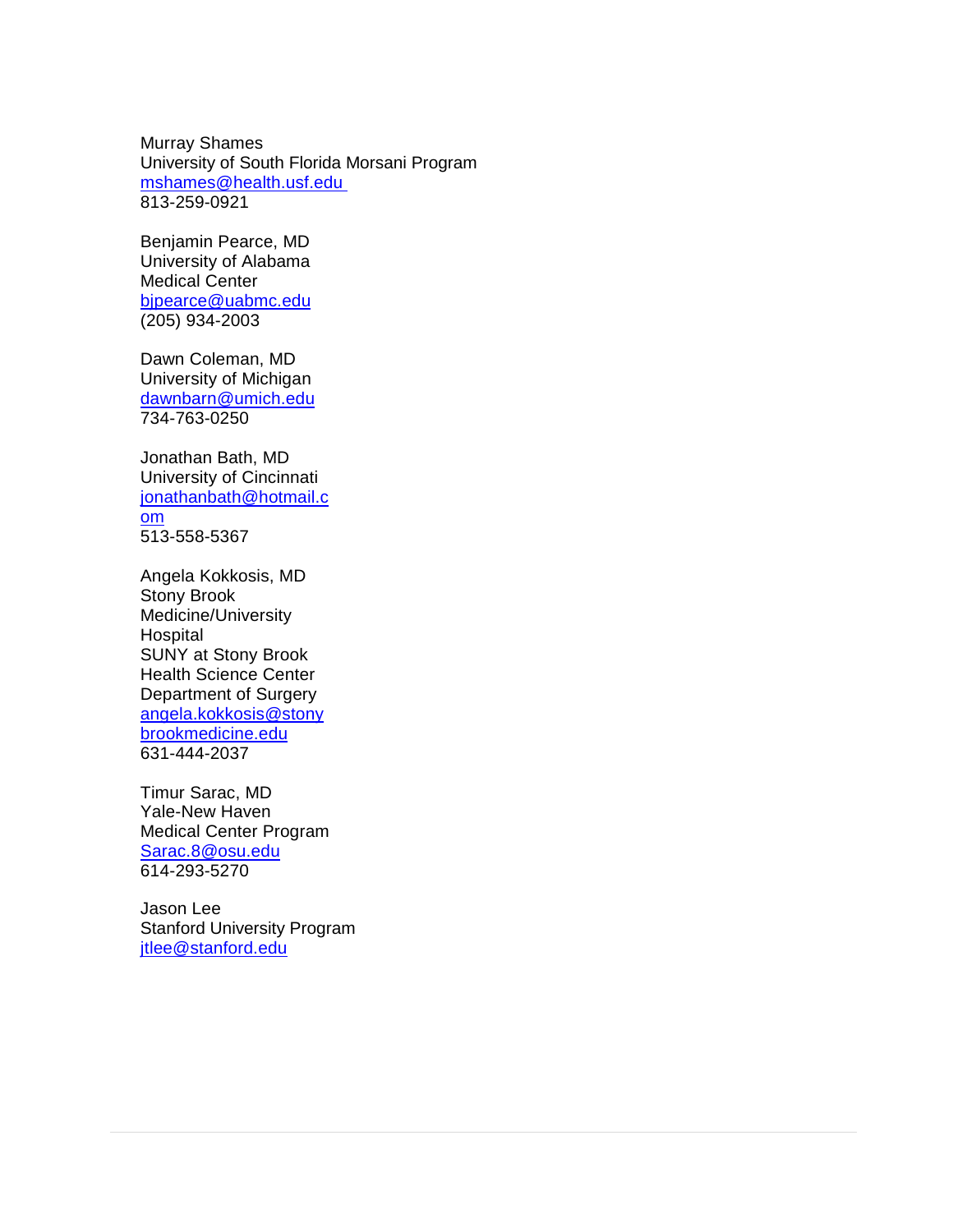Loay Kabbani, MD Henry Ford Hospital [loaykabbani@gmail.com](mailto:loaykabbani@gmail.com) 313-916-3135

Brigitte Smith, MD University of Utah [Brigitte.smith@hsc.utha.](mailto:Brigitte.smith@hsc.utha.edu) [edu](mailto:Brigitte.smith@hsc.utha.edu) 801-585-1425

Kevin Taubman, MD University of Oklahoma School of Community Medicine (Tulsa) [kevin](mailto:kevin-taubman@ouhsc.edu)[taubman@ouhsc.edu](mailto:kevin-taubman@ouhsc.edu) 918-634-7523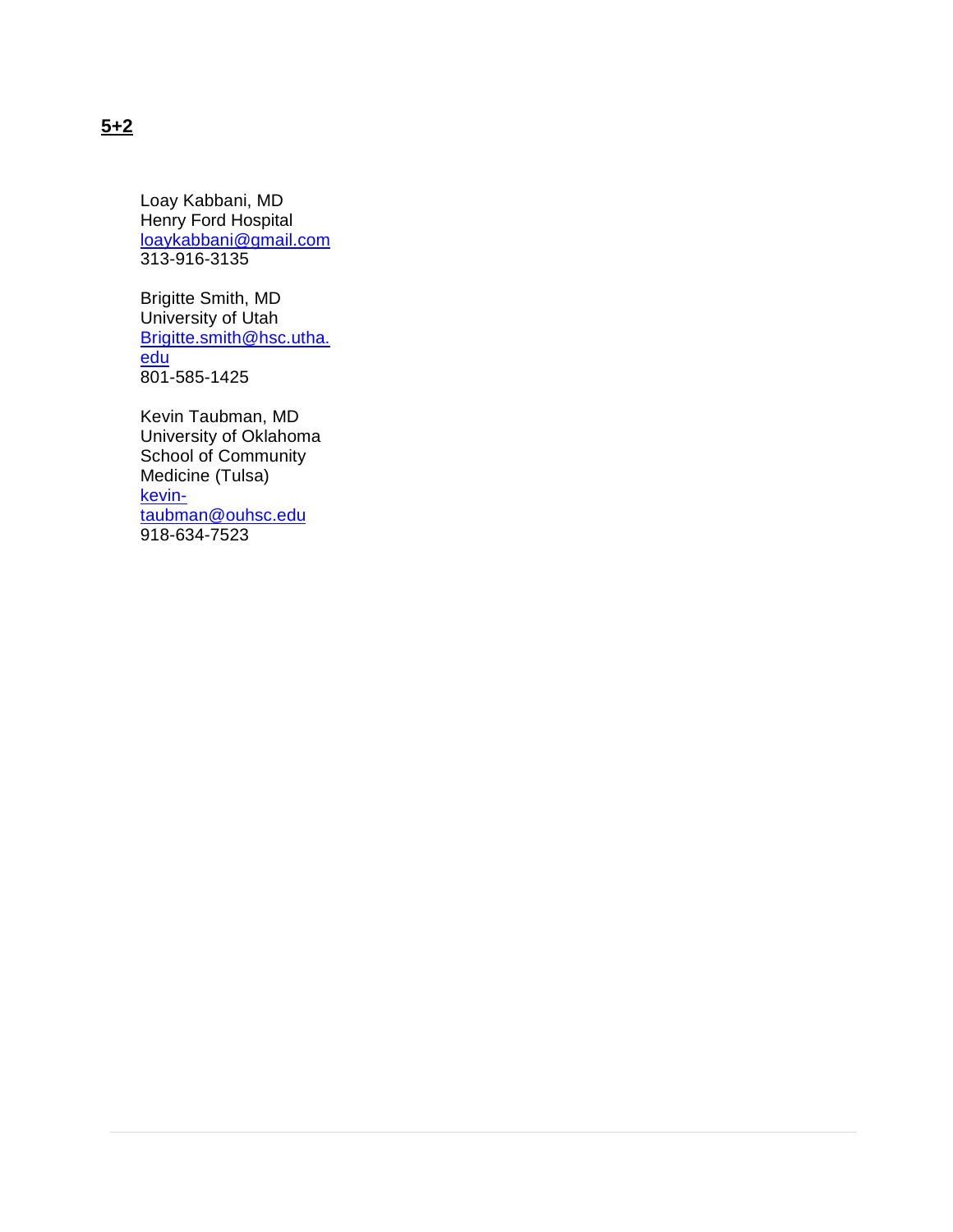# **Vascular Surgery Coordinators**

Julie Griffin Mayo School of Graduate Medical Education [griffin.julie@mayo.edu](mailto:griffin.julie@mayo.edu)

Peggy Mauer Jobst Vascular Institute-ProMedica Toledo Hospital [peggy.mauer@promedica.org](mailto:peggy.mauer@promedica.org)